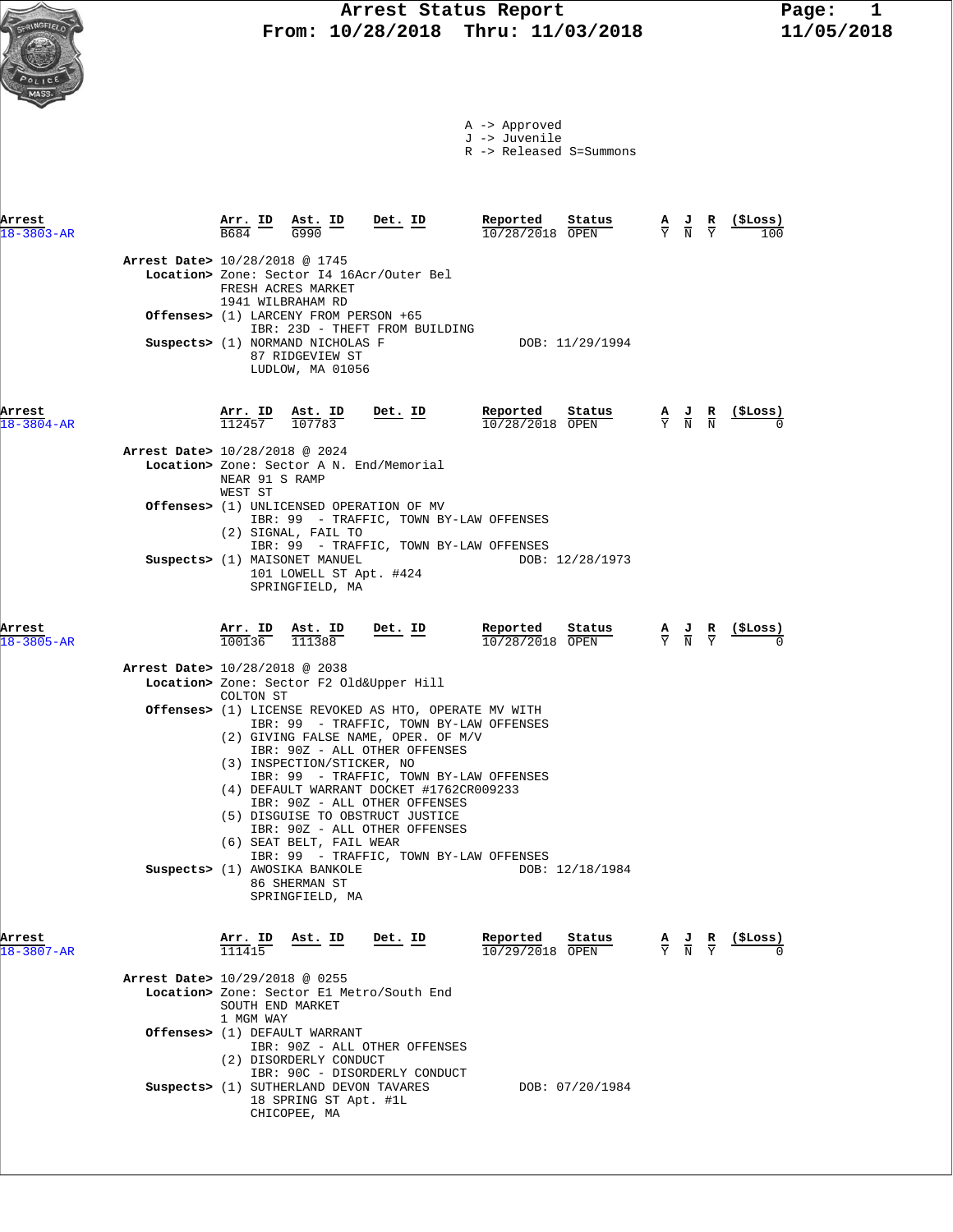### **Arrest Status Report Page: 2 From: 10/28/2018 Thru: 11/03/2018 11/05/2018**

| A -> Approved |
|---------------|
| J -> Juvenile |

R -> Released S=Summons

| Arrest<br>$18 - 3808 - AR$ |                                | Arr. ID<br><b>K435</b>         | Ast. ID<br>M027                                                                                     | Det. ID                                                                                                                                                                                                      | Reported<br>10/29/2018 OPEN                                                                                                                                                        | Status          | А<br>$\overline{Y}$             | J<br>$\overline{\textrm{N}}$                                                                    | R<br>$\overline{N}$           | (ŞLoss)          |
|----------------------------|--------------------------------|--------------------------------|-----------------------------------------------------------------------------------------------------|--------------------------------------------------------------------------------------------------------------------------------------------------------------------------------------------------------------|------------------------------------------------------------------------------------------------------------------------------------------------------------------------------------|-----------------|---------------------------------|-------------------------------------------------------------------------------------------------|-------------------------------|------------------|
|                            | Arrest Date> 10/29/2018 @ 0905 | 50 CLIFTON AVE                 |                                                                                                     | Location> Zone: Sector E2 Metro/6Corners                                                                                                                                                                     |                                                                                                                                                                                    |                 |                                 |                                                                                                 |                               |                  |
|                            |                                |                                |                                                                                                     | <b>Offenses&gt;</b> (1) DRUG, POSSESS TO DISTRIB CLASS A                                                                                                                                                     |                                                                                                                                                                                    |                 |                                 |                                                                                                 |                               |                  |
|                            |                                |                                | Suspects> (1) RIVERA RAFAEL R                                                                       | 50 CLIFTON AVE Apt. #2FL<br>SPRINGFIELD, MA 01108-0000                                                                                                                                                       | IBR: 35A - DRUG / NARCOTIC VIOLATIONS                                                                                                                                              | DOB: 04/15/1993 |                                 |                                                                                                 |                               |                  |
| Arrest<br>18-3812-AR       |                                |                                | $\frac{\text{Arr.}}{103495}$ $\frac{\text{Ast.}}{\text{C835}}$ ID Det. ID                           |                                                                                                                                                                                                              | Reported<br>10/29/2018 OPEN                                                                                                                                                        | Status          |                                 | $\frac{\mathbf{A}}{\mathbf{Y}}$ $\frac{\mathbf{J}}{\mathbf{N}}$ $\frac{\mathbf{R}}{\mathbf{Y}}$ |                               |                  |
|                            | Arrest Date> 10/29/2018 @ 1522 |                                |                                                                                                     |                                                                                                                                                                                                              |                                                                                                                                                                                    |                 |                                 |                                                                                                 |                               |                  |
|                            |                                | UNION STATION                  | 55 FRANK B MURRAY ST                                                                                | Location> Zone: Sector El Metro/South End                                                                                                                                                                    |                                                                                                                                                                                    |                 |                                 |                                                                                                 |                               |                  |
|                            |                                |                                | <b>Offenses&gt;</b> (1) DISORDERLY CONDUCT<br>(2) THREAT TO COMMIT CRIME<br>IBR: 13C - INTIMIDATION | IBR: 90C - DISORDERLY CONDUCT                                                                                                                                                                                |                                                                                                                                                                                    |                 |                                 |                                                                                                 |                               |                  |
|                            | Suspects> (1) KNECHT JOSHUA    |                                | 5984 ROUTE 412<br>RIEGELSVILLE, PA 18077                                                            |                                                                                                                                                                                                              |                                                                                                                                                                                    | DOB: 03/28/1979 |                                 |                                                                                                 |                               |                  |
| Arrest<br>$18 - 3813 - AR$ |                                | $\frac{\texttt{Arr.}}{111523}$ | <u>Ast. ID</u><br>108862                                                                            | <u>Det.</u> ID                                                                                                                                                                                               | Reported<br>10/29/2018 OPEN                                                                                                                                                        | Sta <u>tus</u>  |                                 | $\frac{A}{Y}$ $\frac{J}{N}$ $\frac{R}{Y}$                                                       |                               |                  |
|                            | Arrest Date> 10/29/2018 @ 1613 | 706 SUMNER AVE                 |                                                                                                     | Location> Zone: Sector H2 Forest Park/EFP                                                                                                                                                                    |                                                                                                                                                                                    |                 |                                 |                                                                                                 |                               |                  |
|                            |                                |                                | (3) LARCENY UNDER \$1200<br>Suspects> (1) CABAN JAMES KEITH JR                                      | <b>Offenses&gt;</b> (1) B&E BUILDING DAYTIME FOR FELONY<br>(2) ARREST WARRANT (DOCKET#1723CR004212)<br>IBR: 90Z - ALL OTHER OFFENSES<br>IBR: 90Z - ALL OTHER OFFENSES<br>(4) B&E BUILDING DAYTIME FOR FELONY | IBR: 220 - BURGLARY / BREAKING AND ENTERI<br>Modus Operandus: Entry-Door Unlocked (EDU)<br>IBR: 220 - BURGLARY / BREAKING AND ENTERI<br>Modus Operandus: Entry-Door Unlocked (EDU) | DOB: 12/24/1987 |                                 |                                                                                                 |                               |                  |
| Arrest                     |                                | Arr. ID                        | 769 WORTHINGTON ST<br>SPRINGFIELD, MA 01105<br>$\frac{\texttt{Ast.}}{111506}$                       | <u>Det.</u> ID                                                                                                                                                                                               | Reported                                                                                                                                                                           | Status          | $\frac{\mathbf{A}}{\mathbf{Y}}$ | $\frac{J}{N}$                                                                                   | $rac{\mathbf{R}}{\mathrm{Y}}$ | (\$Loss)         |
| $18 - 3814 - AR$           |                                | 111533                         |                                                                                                     |                                                                                                                                                                                                              | 10/29/2018 OPEN                                                                                                                                                                    |                 |                                 |                                                                                                 |                               |                  |
|                            | Arrest Date> 10/29/2018 @ 1806 | 14 MATTOON ST                  |                                                                                                     | Location> Zone: Sector E2 Metro/6Corners                                                                                                                                                                     |                                                                                                                                                                                    |                 |                                 |                                                                                                 |                               |                  |
|                            |                                |                                | Offenses> (1) LARCENY FROM BUILDING                                                                 | IBR: 90Z - ALL OTHER OFFENSES<br>(2) B&E BUILDING DAYTIME FOR FELONY                                                                                                                                         | IBR: 220 - BURGLARY / BREAKING AND ENTERI                                                                                                                                          |                 |                                 |                                                                                                 |                               |                  |
|                            | Suspects> (1) RUIZ EFRAIN      |                                | ***UNKNOWN***<br>HOMELESS, UK                                                                       |                                                                                                                                                                                                              |                                                                                                                                                                                    | DOB: 09/12/1966 |                                 |                                                                                                 |                               |                  |
| Arrest<br>18-3815-AR       |                                | Arr. ID<br>108853              | Ast. ID<br>102821                                                                                   | Det. ID                                                                                                                                                                                                      | Reported<br>10/29/2018                                                                                                                                                             | Status<br>OPEN  | Y                               | $\frac{J}{N}$                                                                                   | R                             | (\$Loss)<br>2500 |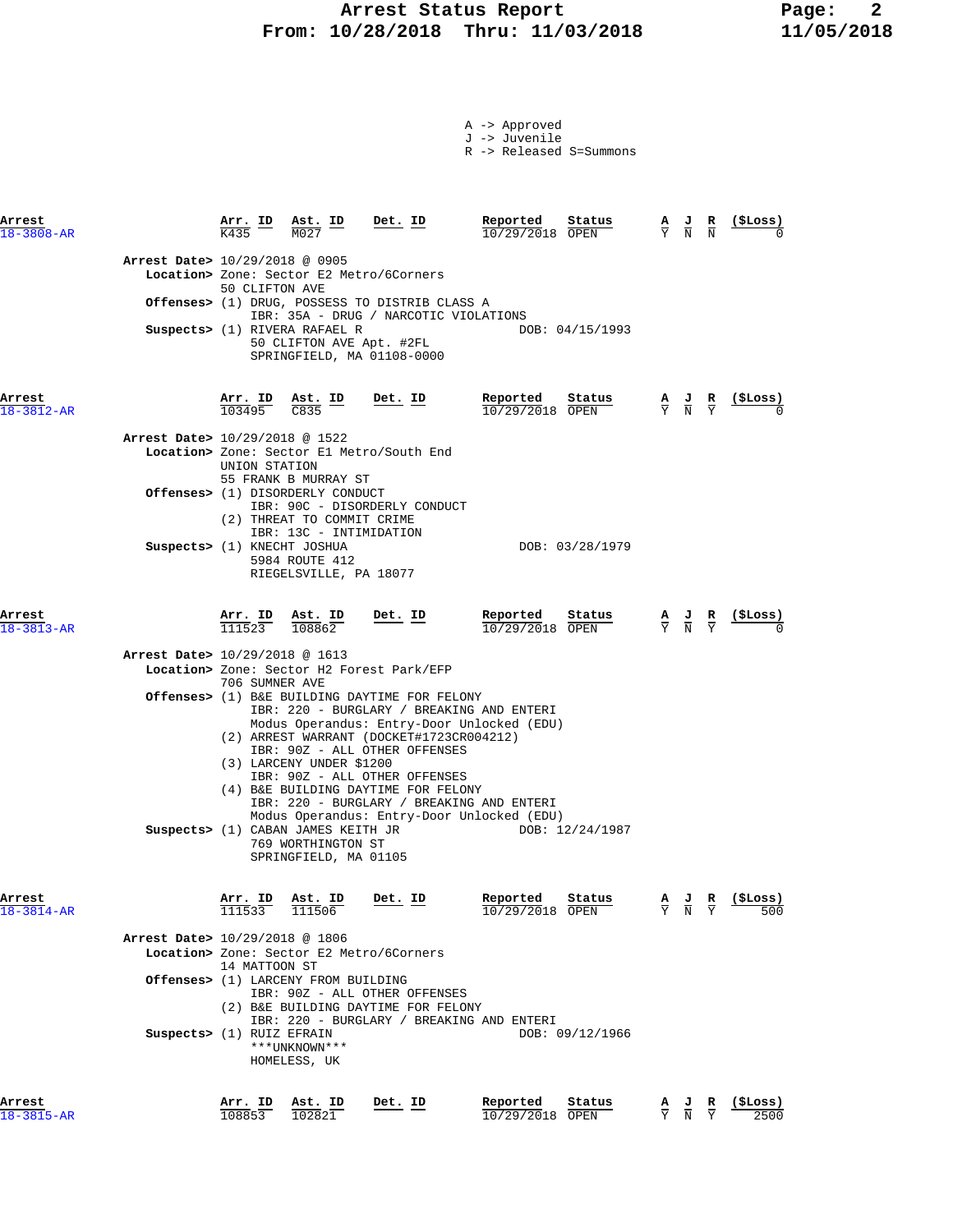|                            | A -> Approved<br>J -> Juvenile<br>R -> Released S=Summons                                                                                                                                                                                                               |
|----------------------------|-------------------------------------------------------------------------------------------------------------------------------------------------------------------------------------------------------------------------------------------------------------------------|
|                            | <b>Arrest Date&gt;</b> 10/29/2018 @ 1948<br>Location> Zone: Sector F1 McKnight/Bay<br>904 STATE ST<br>Offenses> (1) MOTOR VEH, RECEIVE STOLEN                                                                                                                           |
|                            | IBR: 280 - STOLEN PROPERTY OFFENSES<br>(2) DRUG, POSSESS CLASS A<br>IBR: 35A - DRUG / NARCOTIC VIOLATIONS<br>(3) LICENSE REVOKED AS HTO, OPERATE MV WITH<br>IBR: 99 - TRAFFIC, TOWN BY-LAW OFFENSES<br>Suspects> (1) KRAVCHENKO SERGEY<br>DOB: 08/17/1995<br>46 GRATTAN |
| Arrest<br>$18 - 3816 - AR$ | CHICOPEE, MA 01020<br>Reported<br>(\$Loss)<br>Arr. ID Ast. ID<br>$Det. ID$<br>Status<br>$\frac{\mathbf{A}}{\mathbf{Y}}$ $\frac{\mathbf{J}}{\mathbf{N}}$ $\frac{\mathbf{R}}{\mathbf{Y}}$<br>111525<br>102821<br>10/29/2018 OPEN                                          |
|                            | Arrest Date> 10/29/2018 @ 2016<br>Location> Zone: Sector F1 McKnight/Bay                                                                                                                                                                                                |
|                            | ANDREW ST<br>Offenses> (1) DRUG, POSSESS CLASS A<br>IBR: 35A - DRUG / NARCOTIC VIOLATIONS<br>(2) MOTOR VEH, RECEIVE STOLEN                                                                                                                                              |
|                            | IBR: 280 - STOLEN PROPERTY OFFENSES<br>Suspects> (1) VOLPETTI KAYLA CARLIN<br>DOB: 08/01/1997<br>567 ROGERS AVE<br>WEST SPRINGFIELD, MA 01089                                                                                                                           |
| Arrest<br>18-3817-AR       | Reported<br>Arr. ID Ast. ID<br>Det. ID<br>Status<br>(ŞLoss)<br>$\frac{\mathbf{A}}{\overline{Y}}$ $\frac{\mathbf{J}}{\overline{N}}$ $\frac{\mathbf{R}}{\overline{Y}}$<br>$107810$ $106908$<br>$10/29/2018$ OPEN                                                          |
|                            | Arrest Date> 10/29/2018 @ 2030<br>Location> Zone: Sector B1 Liberty Heights<br>YMCA MAIN BRANCH<br>275 CHESTNUT ST<br><b>Offenses&gt;</b> (1) DEFAULT WARRANT                                                                                                           |
|                            | IBR: 90Z - ALL OTHER OFFENSES<br>(2) STOP/YIELD, FAIL TO<br>IBR: 99 - TRAFFIC, TOWN BY-LAW OFFENSES<br>(3) REGISTRATION NOT IN POSSESSION<br>IBR: 99 - TRAFFIC, TOWN BY-LAW OFFENSES                                                                                    |
|                            | (4) DEFAULT WARRANT<br>IBR: 90Z - ALL OTHER OFFENSES<br>Suspects> (1) WHITE DANIEL C<br>DOB: 11/05/1978<br>19 ROANOKE AVE<br>WEST SPRINGFIELD, MA 01089                                                                                                                 |
| Arrest<br>$18 - 3819 - AR$ | <u>Arr. ID Ast. ID</u><br>Reported<br>Status<br>Det. ID<br>(ŞLoss)<br>$\frac{\mathbf{A}}{\mathbf{Y}}$ $\frac{\mathbf{J}}{\mathbf{N}}$<br>$\frac{R}{Y}$<br>A338<br>103495<br>$10/30/2018$ OPEN                                                                           |
|                            | Arrest Date> 10/30/2018 @ 0027<br>Location> Zone: Sector E2 Metro/6Corners                                                                                                                                                                                              |
|                            | MAPLE ST<br><b>Offenses&gt;</b> (1) LICENSE SUSPENDED, OP MV WITH<br>IBR: 99 - TRAFFIC, TOWN BY-LAW OFFENSES<br>(2) NUMBER PLATE VIOLATION TO CONCEAL ID<br>IBR: 99 - TRAFFIC, TOWN BY-LAW OFFENSES<br>(3) UNREGISTERED MOTOR VEHICLE                                   |
|                            | IBR: 99 - TRAFFIC, TOWN BY-LAW OFFENSES<br>Suspects> (1) AVILA ERIC<br>DOB: 10/24/1994<br>108 CROSS Apt. #3<br>PAWTUCKET, RI 02860                                                                                                                                      |
| Arrest<br>8-3822-AR        | Reported<br>Arr. ID<br>Ast. ID<br>Det. ID<br>Status<br>(ŞLoss)<br>$rac{\mathbf{R}}{\mathrm{Y}}$<br>$\frac{\mathbf{A}}{\mathbf{Y}}$<br>$\frac{J}{N}$<br>M467<br><b>B218</b><br>10/30/2018 OPEN                                                                           |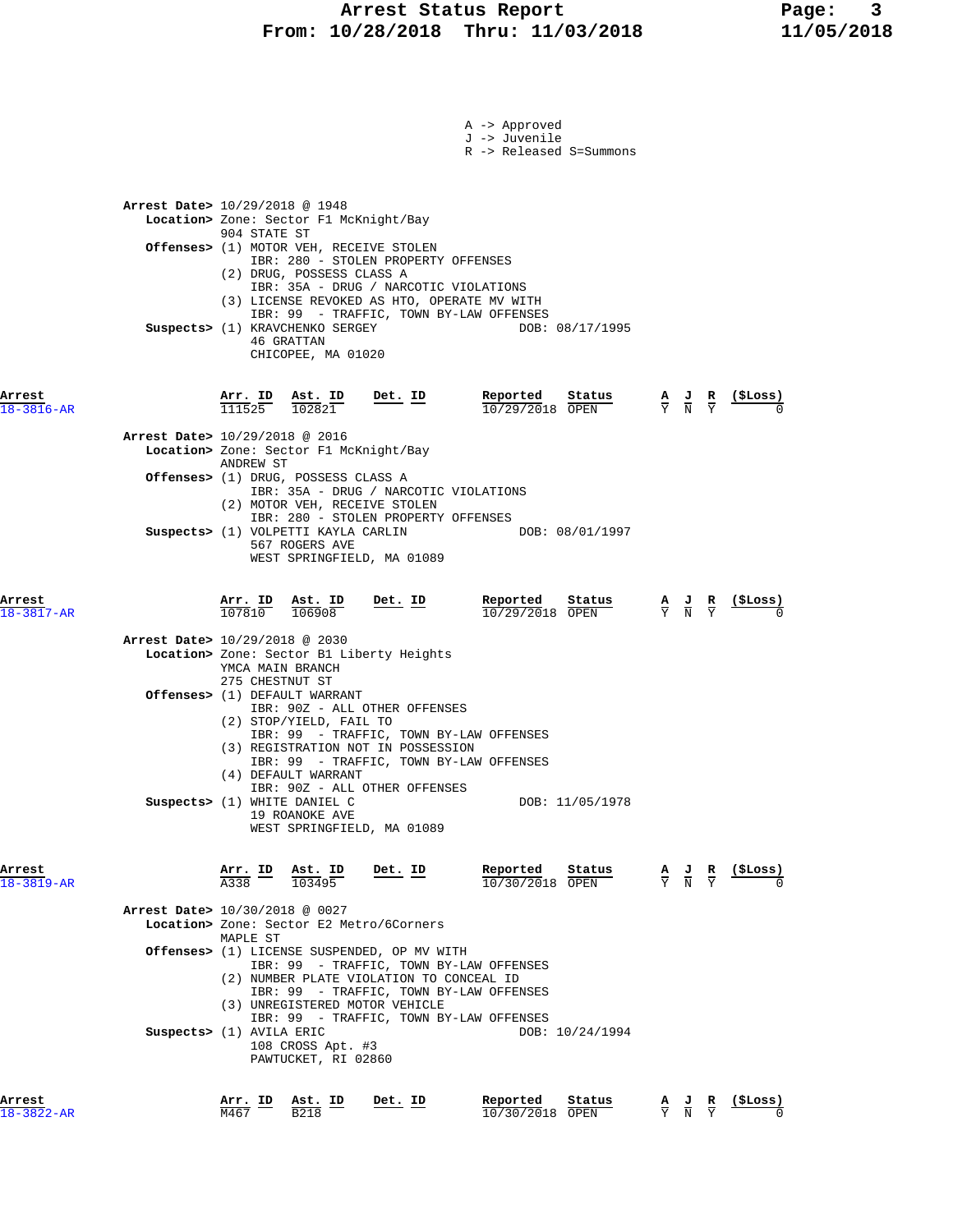|                            | A -> Approved<br>J -> Juvenile                                                                                                                                                                                                                                                                                 | R -> Released S=Summons                                                            |
|----------------------------|----------------------------------------------------------------------------------------------------------------------------------------------------------------------------------------------------------------------------------------------------------------------------------------------------------------|------------------------------------------------------------------------------------|
|                            | Arrest Date> 10/30/2018 @ 0920<br>Location> Zone: Sector F2 Old&Upper Hill<br>IN SHED REAR OF<br>219 PENDLETON AVE                                                                                                                                                                                             |                                                                                    |
|                            | Offenses> (1) ARREST WARRANT 1823CR007322 B&E BUILDING<br>IBR: 90Z - ALL OTHER OFFENSES<br>(2) ARREST WARRANT 1823CR007409 B&E BUILDING FOR FELONY                                                                                                                                                             |                                                                                    |
|                            | IBR: 90Z - ALL OTHER OFFENSES<br>Suspects> (1) MARTINEZ JUAN TOMAS<br>219 PENDLETON AVE<br>SPRINGFIELD, MA 01109-0000                                                                                                                                                                                          | DOB: 03/11/1975                                                                    |
| Arrest<br>$18 - 3823 - AR$ | Reported<br>$\frac{\text{Arr.}}{\text{R741}}$ ID $\frac{\text{Ast.}}{\text{B979}}$ ID<br><u>Det. ID</u>                                                                                                                                                                                                        | Status<br>(SLoss)<br>$\frac{A}{Y}$ $\frac{J}{N}$ $\frac{R}{Y}$<br>10/30/2018 OPEN  |
|                            | Arrest Date> 10/30/2018 @ 1020<br>Location> Zone: Sector E2 Metro/6Corners                                                                                                                                                                                                                                     |                                                                                    |
|                            | 365 HANCOCK ST<br>Offenses> (1) UNLICENSED OPERATION OF MV<br>IBR: 99 - TRAFFIC, TOWN BY-LAW OFFENSES<br>(2) DRUG, POSSESS TO DISTRIB CLASS A, SUBSQ.<br>IBR: 35A - DRUG / NARCOTIC VIOLATIONS                                                                                                                 |                                                                                    |
|                            | (3) RECEIVE STOLEN PROPERTY -\$1200<br>IBR: 280 - STOLEN PROPERTY OFFENSES<br>(4) FIREARM IN FELONY, POSSESS<br>IBR: 520 - WEAPON LAW VIOLATIONS<br>(5) POSSESSION AMMO W/O ID (MACE + AMMO)<br>IBR: 520 - WEAPON LAW VIOLATIONS<br>Suspects> (1) FIGUEROA LUIS ENRIQUE<br>21 LADD ST<br>SPRINGFIELD, MA 01109 | DOB: 03/07/1968                                                                    |
| Arrest<br>$18 - 3824 - AR$ | Reported<br>$\frac{\text{Arr.}}{\text{M467}}$ $\frac{\text{ID}}{\text{B218}}$ $\frac{\text{Ast.}}{\text{B218}}$<br>Det. ID                                                                                                                                                                                     | Status<br>$\frac{A}{Y}$ $\frac{J}{N}$ $\frac{R}{Y}$ (\$Loss)<br>10/30/2018 OPEN    |
|                            | Arrest Date> 10/30/2018 @ 1304<br>Location> Jurisdiction: HOLYOKE<br>Zone: Out of City - In State<br>IN LOT<br>CABOT ST                                                                                                                                                                                        |                                                                                    |
|                            | <b>Offenses&gt;</b> (1) ARREST WARRANT #1879CR00430 INDECENT A&B CHILD U14<br>IBR: 90Z - ALL OTHER OFFENSES                                                                                                                                                                                                    |                                                                                    |
|                            | Suspects> (1) WANNAMAKER GARY ALEXANDER<br>273 WHITE ST Apt. #1<br>SPRINGFIELD, MA 01108                                                                                                                                                                                                                       | DOB: 07/31/1986                                                                    |
| Arrest<br>$18 - 3825 - AR$ | Reported<br>Arr. ID<br>Ast. ID<br>Det. ID<br>103493                                                                                                                                                                                                                                                            | Status<br>(\$Loss)<br>$\frac{A}{Y}$ $\frac{J}{N}$ $\frac{R}{Y}$<br>10/30/2018 OPEN |
|                            | Arrest Date> 10/30/2018 @ 1422<br>Location> Zone: Sector A N. End/Memorial<br>MAIN ST                                                                                                                                                                                                                          |                                                                                    |
|                            | Offenses> (1) DEFAULT WARRANT-1823CR000960, POSS COCAINE<br>IBR: 90Z - ALL OTHER OFFENSES<br>(2) DEFAULT WARRANT-1759CR001547, AGGRAV ASSLT PUBLIC EMPLOLYEE<br>IBR: 90Z - ALL OTHER OFFENSES                                                                                                                  |                                                                                    |
|                            | Suspects> (1) BERMUDEZ JOHNNY<br>2295 MAIN ST Apt. #23<br>SPRINGFIELD, MA 01107                                                                                                                                                                                                                                | DOB: 02/08/1983                                                                    |
| Arrest<br>$18 - 3827 - AR$ | Reported<br>Arr. ID<br>Ast. ID<br>Det. ID<br>101948<br>101951                                                                                                                                                                                                                                                  | Status<br>$\frac{A}{Y}$ $\frac{J}{N}$<br>10/30/2018 OPEN                           |

 **Arrest Date>** 10/30/2018 @ 1744  **Location>** Zone: Sector E2 Metro/6Corners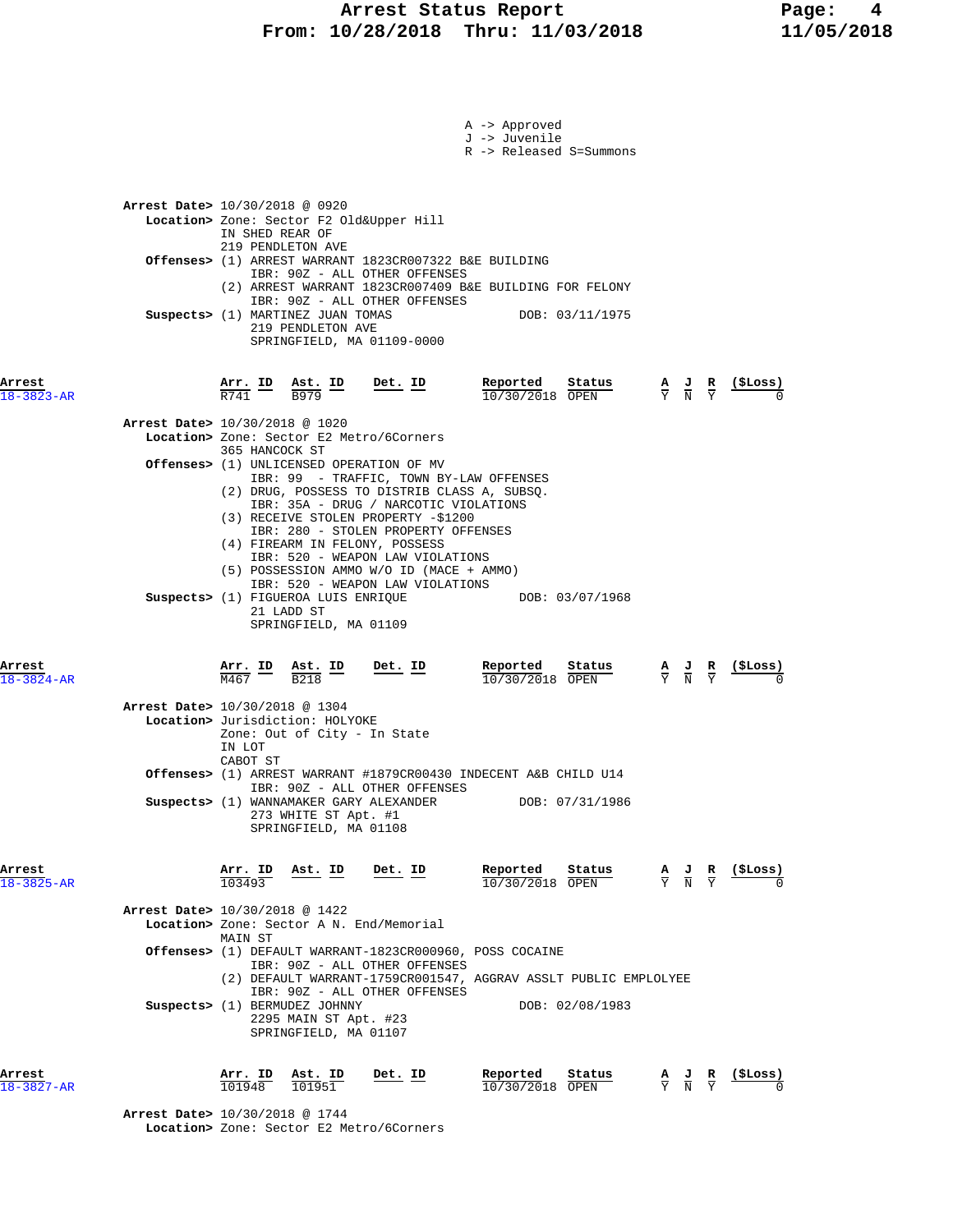### **Arrest Status Report Page: 5 From: 10/28/2018 Thru: 11/03/2018 11/05/2018**

|                                                              |                                                |                                                                                                                           |                                                                                                                                                  | A -> Approved<br>J -> Juvenile<br>R -> Released S=Summons                                                    |                                                                                                 |                               |                            |
|--------------------------------------------------------------|------------------------------------------------|---------------------------------------------------------------------------------------------------------------------------|--------------------------------------------------------------------------------------------------------------------------------------------------|--------------------------------------------------------------------------------------------------------------|-------------------------------------------------------------------------------------------------|-------------------------------|----------------------------|
|                                                              | 72 TEMPLE ST                                   | Offenses> (1) DEFAULT WARRANT<br>Suspects> (1) KING DES'RAY BERTHA<br>7 JEFFERSON ST Apt. #2<br>WESTFIELD, MA 01085       | IBR: 90Z - ALL OTHER OFFENSES                                                                                                                    | DOB: 01/05/1995                                                                                              |                                                                                                 |                               |                            |
| Arrest<br>$18 - 3828 - AR$<br>Arrest Date> 10/30/2018 @ 1822 | $\frac{\texttt{Arr. ID}}{107942}$              | $\frac{\texttt{Ast. ID}}{111534}$<br>Location> Zone: Sector H1 Forest Park                                                | Det. ID                                                                                                                                          | Reported<br>Status<br>10/30/2018 OPEN                                                                        | $\frac{A}{Y}$ $\frac{J}{N}$ $\frac{R}{N}$                                                       |                               | <u>(SLoss)</u>             |
|                                                              |                                                | 20 BURLINGTON ST Apt. #2FL<br>(2) LARCENY UNDER \$1200                                                                    | Offenses> (1) B&E VEHICLE/BOAT DAYTIME FOR FELONY<br>IBR: 23F - THEFT FROM MOTOR VEHICLE<br>IBR: 23H - ALL OTHER LARCENY                         |                                                                                                              |                                                                                                 |                               |                            |
|                                                              |                                                | 283 COMMONWEALTH AVE<br>SPRINGFIELD, MA 01108                                                                             | (3) B&E VEHICLE/BOAT DAYTIME FOR FELONY<br>IBR: 23F - THEFT FROM MOTOR VEHICLE<br>Suspects> (1) COWLAN DARRELL RICHARD JR                        | DOB: 10/24/1996                                                                                              |                                                                                                 |                               |                            |
| Arrest<br>18-3829-AR                                         |                                                | $\frac{\texttt{Arr. ID}}{107920}$ $\frac{\texttt{Ast. ID}}{100652}$                                                       | Det. ID                                                                                                                                          | Reported<br>Status<br>10/30/2018 OPEN                                                                        | $\frac{\mathbf{A}}{\mathbf{Y}}$ $\frac{\mathbf{J}}{\mathbf{N}}$ $\frac{\mathbf{R}}{\mathbf{Y}}$ |                               | (ŞLoss)                    |
| Arrest Date> 10/30/2018 @ 1856                               | 619 SUMNER AVE<br>Offenses> (1) ARREST WARRANT |                                                                                                                           | Location> Zone: Sector H3 Forest Park/EFP                                                                                                        |                                                                                                              |                                                                                                 |                               |                            |
|                                                              | Suspects> (1) CARMONA LUIS                     | 440 SUMNER AVE<br>SPRINGFIELD, MA                                                                                         | IBR: 90Z - ALL OTHER OFFENSES                                                                                                                    | DOB: 10/03/1982                                                                                              |                                                                                                 |                               |                            |
| Arrest<br>18-3830-AR                                         | Arr. ID<br>$\overline{K}$ 456                  | $\underline{\text{Ast. ID}}$<br>A919                                                                                      | $Det$ . ID                                                                                                                                       | Reported<br>Status<br>10/30/2018 OPEN                                                                        | $\frac{\mathbf{A}}{\mathbf{Y}}$ $\frac{\mathbf{J}}{\mathbf{N}}$                                 | $rac{\mathbf{R}}{\mathbf{Y}}$ |                            |
| Arrest Date> 10/30/2018 @ 1920                               | YORK ST                                        |                                                                                                                           | Location> Zone: Sector El Metro/South End                                                                                                        |                                                                                                              |                                                                                                 |                               |                            |
|                                                              |                                                | Offenses> (1) DRUG, POSSESS CLASS A<br>(2) DRUG, POSSESS CLASS B<br>Suspects> (1) CROWLEY PATRICK JOSPEH<br>104 SOMERS RD | IBR: 35A - DRUG / NARCOTIC VIOLATIONS<br>IBR: 35A - DRUG / NARCOTIC VIOLATIONS                                                                   | DOB: 08/14/1992                                                                                              |                                                                                                 |                               |                            |
| Arrest<br>18-3831-AR                                         |                                                | HAMPDEN, MA 01036<br>$\frac{\texttt{Arr. ID}}{010681}$ $\frac{\texttt{ Ast. ID}}{107783}$                                 | Det. ID                                                                                                                                          | Reported<br>$\frac{\text{Status}}{\text{OPEN}}$ $\frac{A}{Y}$ $\frac{J}{N}$ $\frac{R}{Y}$<br>10/30/2018 OPEN |                                                                                                 |                               | (SLoss)                    |
| Arrest Date> 10/30/2018 @ 2049                               | 405 ARMORY ST                                  |                                                                                                                           | Location> Zone: Sector B1 Liberty Heights<br><b>Offenses&gt;</b> (1) DEFAULT WARRANT (DOCKET #: $1879CR00105$ )<br>IBR: 90Z - ALL OTHER OFFENSES |                                                                                                              |                                                                                                 |                               |                            |
|                                                              | HOMELESS                                       | Suspects> (1) SEIN JOHN ANTHONY<br>SPRINGFIELD, MA                                                                        |                                                                                                                                                  | DOB: 03/12/1996                                                                                              |                                                                                                 |                               |                            |
| Arrest<br>18-3832-AR                                         | Arr. ID<br>101937                              | Ast. ID<br>106895                                                                                                         | Det. ID                                                                                                                                          | Reported<br>Status<br>10/30/2018 OPEN                                                                        | $\frac{A}{Y}$ $\frac{J}{N}$ $\frac{R}{Y}$                                                       |                               | $\frac{\text{($Loss)}}{0}$ |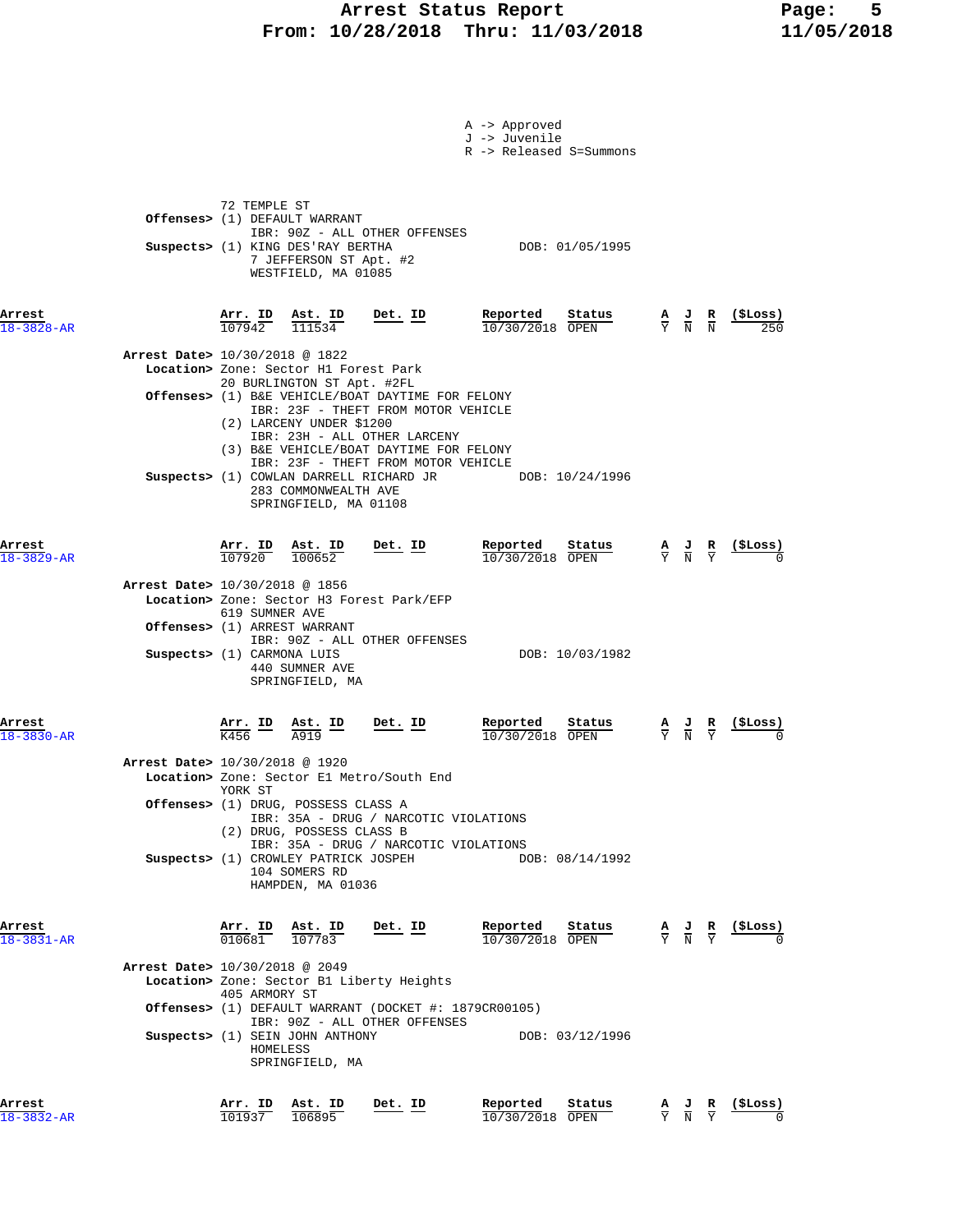|                  |                                                                                                  |         | A -> Approved<br>J -> Juvenile |                                                                                                 |                               |                |
|------------------|--------------------------------------------------------------------------------------------------|---------|--------------------------------|-------------------------------------------------------------------------------------------------|-------------------------------|----------------|
|                  |                                                                                                  |         | R -> Released S=Summons        |                                                                                                 |                               |                |
|                  |                                                                                                  |         |                                |                                                                                                 |                               |                |
|                  | Arrest Date> 10/30/2018 @ 2111                                                                   |         |                                |                                                                                                 |                               |                |
|                  | Location> Zone: Sector E2 Metro/6Corners                                                         |         |                                |                                                                                                 |                               |                |
|                  | MILTON BRADLEY SCHOOL<br>20 MULBERRY ST                                                          |         |                                |                                                                                                 |                               |                |
|                  | Offenses> (1) LICENSE REVOKED AS HTO, OPERATE MV WITH<br>IBR: 99 - TRAFFIC, TOWN BY-LAW OFFENSES |         |                                |                                                                                                 |                               |                |
|                  | (2) MOTOR VEH, RECEIVE STOLEN, SUBSQ.OFF.                                                        |         |                                |                                                                                                 |                               |                |
|                  | IBR: 280 - STOLEN PROPERTY OFFENSES<br>Suspects> (1) WADDY DEMETRIC JAVON                        |         | DOB: 01/16/1979                |                                                                                                 |                               |                |
|                  | 18 BEAUMONT TER Apt. #2A<br>SPRINGFIELD, MA                                                      |         |                                |                                                                                                 |                               |                |
|                  |                                                                                                  |         |                                |                                                                                                 |                               |                |
| Arrest           | $\frac{\text{Arr.}}{112464}$ $\frac{\text{B}}{112451}$ Det. ID                                   |         | Reported<br>Status             |                                                                                                 |                               |                |
| $3833 - AR$      |                                                                                                  |         | 10/30/2018 OPEN                | $\frac{\mathbf{A}}{\mathbf{Y}}$ $\frac{\mathbf{J}}{\mathbf{N}}$ $\frac{\mathbf{R}}{\mathbf{Y}}$ |                               |                |
|                  | Arrest Date> 10/30/2018 @ 2137                                                                   |         |                                |                                                                                                 |                               |                |
|                  | Location> Zone: Sector A N. End/Memorial<br>51 ORCHARD ST                                        |         |                                |                                                                                                 |                               |                |
|                  | Offenses> (1) MOTOR VEH, RECEIVE STOLEN                                                          |         |                                |                                                                                                 |                               |                |
|                  | IBR: 280 - STOLEN PROPERTY OFFENSES<br>Suspects> (1) WRIGHT DELYON                               |         | DOB: 10/26/1997                |                                                                                                 |                               |                |
|                  | 41 ORCHARD ST<br>SPRINGFIELD, MA 01109-3515                                                      |         |                                |                                                                                                 |                               |                |
|                  |                                                                                                  |         |                                |                                                                                                 |                               |                |
| Arrest           | Arr. ID<br>Ast. ID                                                                               | Det. ID | Reported<br>Status             | $\frac{A}{Y}$ $\frac{J}{N}$ $\frac{R}{Y}$                                                       |                               |                |
| 18-3834-AR       | 111517                                                                                           |         | 10/30/2018 OPEN                |                                                                                                 |                               |                |
|                  | Arrest Date> 10/30/2018 @ 2221                                                                   |         |                                |                                                                                                 |                               |                |
|                  | Location> Zone: Sector E2 Metro/6Corners<br>52 MAPLE CT                                          |         |                                |                                                                                                 |                               |                |
|                  | <b>Offenses&gt;</b> (1) A&B WITH DANGEROUS WEAPON +60<br>IBR: 13B - SIMPLE ASSAULT               |         |                                |                                                                                                 |                               |                |
|                  | Suspects> (1) BURNEY MICHAEL                                                                     |         | DOB: 03/30/1988                |                                                                                                 |                               |                |
|                  | 52 MAPLE CT Apt. #7<br>SPRINGFIELD, MA                                                           |         |                                |                                                                                                 |                               |                |
|                  |                                                                                                  |         |                                |                                                                                                 |                               |                |
| Arrest           | Arr. ID<br>Ast. ID<br>112452                                                                     | Det. ID | Reported<br>Status             | $\frac{A}{Y}$<br>$\frac{1}{N}$                                                                  | $rac{\mathbf{R}}{\mathbf{Y}}$ |                |
| $18 - 3835 - AR$ | 112457                                                                                           |         | 10/30/2018 OPEN                |                                                                                                 |                               |                |
|                  | Arrest Date> 10/30/2018 @ 2225<br>Location> Zone: Sector F1 McKnight/Bay                         |         |                                |                                                                                                 |                               |                |
|                  | 27 KENYON ST                                                                                     |         |                                |                                                                                                 |                               |                |
|                  | Offenses> (1) ARREST WARRANT DOCKET#1843CR000082<br>IBR: 90Z - ALL OTHER OFFENSES                |         |                                |                                                                                                 |                               |                |
|                  | (2) DEFAULT WARRANT DOCKET#1643CR000216<br>IBR: 90Z - ALL OTHER OFFENSES                         |         |                                |                                                                                                 |                               |                |
|                  | Suspects> (1) VONBERG HEIDI L                                                                    |         | DOB: 04/19/1981                |                                                                                                 |                               |                |
|                  | 40 ABBY ST<br>CHICOPEE, MA 01013                                                                 |         |                                |                                                                                                 |                               |                |
|                  |                                                                                                  |         |                                |                                                                                                 |                               |                |
| Arrest           | $\frac{\text{Arr.}}{108538}$<br>$\frac{\texttt{Ast.}}{103515}$                                   | Det. ID | Reported<br>Status             | $\frac{\mathbf{A}}{\mathbf{Y}}$ $\frac{\mathbf{J}}{\mathbf{N}}$ $\frac{\mathbf{R}}{\mathbf{Y}}$ |                               | <u>(SLoss)</u> |
| $18 - 3837 - AR$ |                                                                                                  |         | $10/31/2018$ OPEN              |                                                                                                 |                               |                |
|                  | Arrest Date> 10/31/2018 @ 0220<br>Location> Zone: Sector B2 Liberty Heights                      |         |                                |                                                                                                 |                               |                |
|                  | CUMBERLAND FARM                                                                                  |         |                                |                                                                                                 |                               |                |
|                  | 798 CAREW ST<br>Offenses> (1) DEFAULT WARRANT-DOCKET# 1741CR001639                               |         |                                |                                                                                                 |                               |                |
|                  | IBR: 90Z - ALL OTHER OFFENSES<br>Suspects> (1) CARMONA JUAN CARLOS                               |         | DOB: 06/15/1982                |                                                                                                 |                               |                |
|                  | 95 ENTRYBROOK DR                                                                                 |         |                                |                                                                                                 |                               |                |
|                  | SPRINGFIELD, MA                                                                                  |         |                                |                                                                                                 |                               |                |
| Arrest           | <u>Arr. ID Ast. ID</u>                                                                           | Det. ID | Reported<br>Status             |                                                                                                 |                               | A J R (\$Loss) |
|                  |                                                                                                  |         |                                |                                                                                                 |                               |                |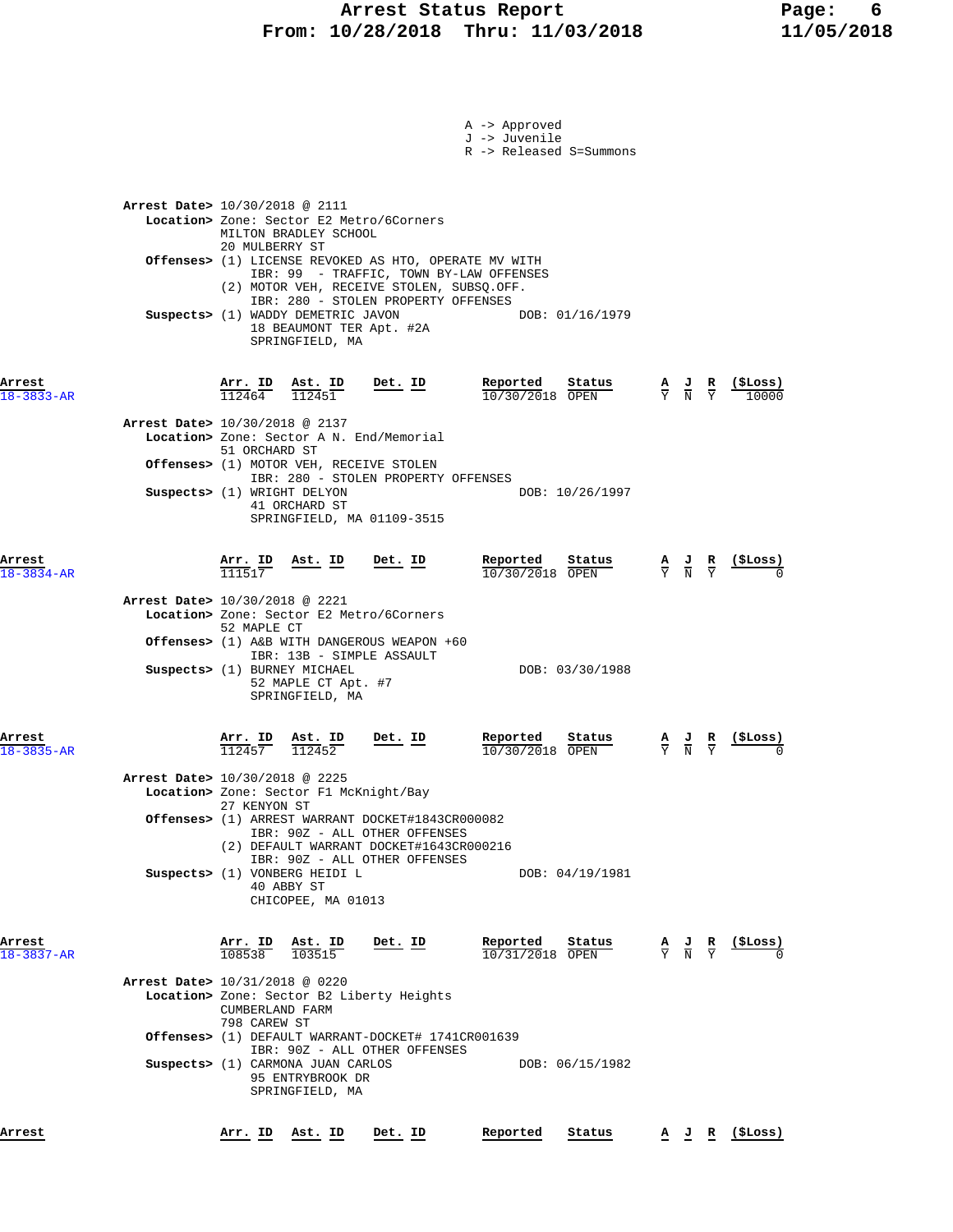### **Arrest Status Report Report Report Report Report Report Report Report Report Report Report Report Report Report Report Report Report Report Report Report Report Report Report Report Report Report Report Report Report Repo From: 10/28/2018 Thru: 11/03/2018 11/05/2018**

|                            |                                |                                                                                                     | Suspects> (1) ARROYO JOSE FELIPE<br>***UNKNOWN***<br>SPRINGFIELD, MA    | IBR: 90Z - ALL OTHER OFFENSES                                                                                                                                                                                                  | DOB: 07/02/1993                                                                                                                             |  |                                           |                                                               |
|----------------------------|--------------------------------|-----------------------------------------------------------------------------------------------------|-------------------------------------------------------------------------|--------------------------------------------------------------------------------------------------------------------------------------------------------------------------------------------------------------------------------|---------------------------------------------------------------------------------------------------------------------------------------------|--|-------------------------------------------|---------------------------------------------------------------|
| Arrest                     |                                | Arr. ID<br>112497                                                                                   | Ast. ID                                                                 | Det. ID                                                                                                                                                                                                                        | Reported<br>Status<br>$10/31/2018$ OPEN                                                                                                     |  | $\frac{A}{Y}$ $\frac{J}{N}$ $\frac{R}{Y}$ | (SLoss)                                                       |
|                            |                                |                                                                                                     |                                                                         |                                                                                                                                                                                                                                |                                                                                                                                             |  |                                           |                                                               |
| $18 - 3840 - AR$           | Arrest Date> 10/31/2018 @ 1140 | INSIDE                                                                                              | Location> Zone: Sector H1 Forest Park<br>11 CHASE AVE Apt. #2ND         |                                                                                                                                                                                                                                |                                                                                                                                             |  |                                           |                                                               |
|                            |                                |                                                                                                     | Suspects> (1) PESCE JOEY MARIE<br>46 MCKINLEY RD<br>WESTFIELD, MA 01085 | IBR: 90Z - ALL OTHER OFFENSES<br>IBR: 90Z - ALL OTHER OFFENSES<br>(3) ARREST WARRANT 1744CR001338 SHOPLIFTING<br>IBR: 90Z - ALL OTHER OFFENSES<br>(4) ARREST WARRANT 1744CR001427 SHOPLIFTING<br>IBR: 90Z - ALL OTHER OFFENSES | Offenses> (1) ARREST WARRANT 1717CR002220 SHOPLIFTING 2ND OFF<br>(2) ARREST WARRANT 1843CR002211 SHOPLIFTING 3RD OFFENSE<br>DOB: 07/05/1984 |  |                                           |                                                               |
|                            |                                | $\frac{\text{Arr.}}{\text{S694}}$ $\frac{\text{ID}}{\text{C798}}$ $\frac{\text{Ast.}}{\text{C798}}$ |                                                                         | <u>Det. ID</u>                                                                                                                                                                                                                 | Reported<br>Sta <u>tus</u><br>10/31/2018 OPEN                                                                                               |  |                                           | $\frac{A}{Y}$ $\frac{J}{N}$ $\frac{R}{N}$ $\frac{($Loss)}{0}$ |
| Arrest<br>$18 - 3841 - AR$ | Arrest Date> 10/31/2018 @ 1305 | AT THE DEAD END<br>BRITTANY RD                                                                      | Offenses> (1) DEFAULT WARRANT<br>***UNKNOWN***<br>SPRINGFIELD, MA 01089 | Location> Zone: Sector D1 Indian Orchard<br>IBR: 90Z - ALL OTHER OFFENSES<br>Suspects> (1) DELGADO CRYSTAL ESTERVINA                                                                                                           | DOB: 05/23/1988                                                                                                                             |  |                                           |                                                               |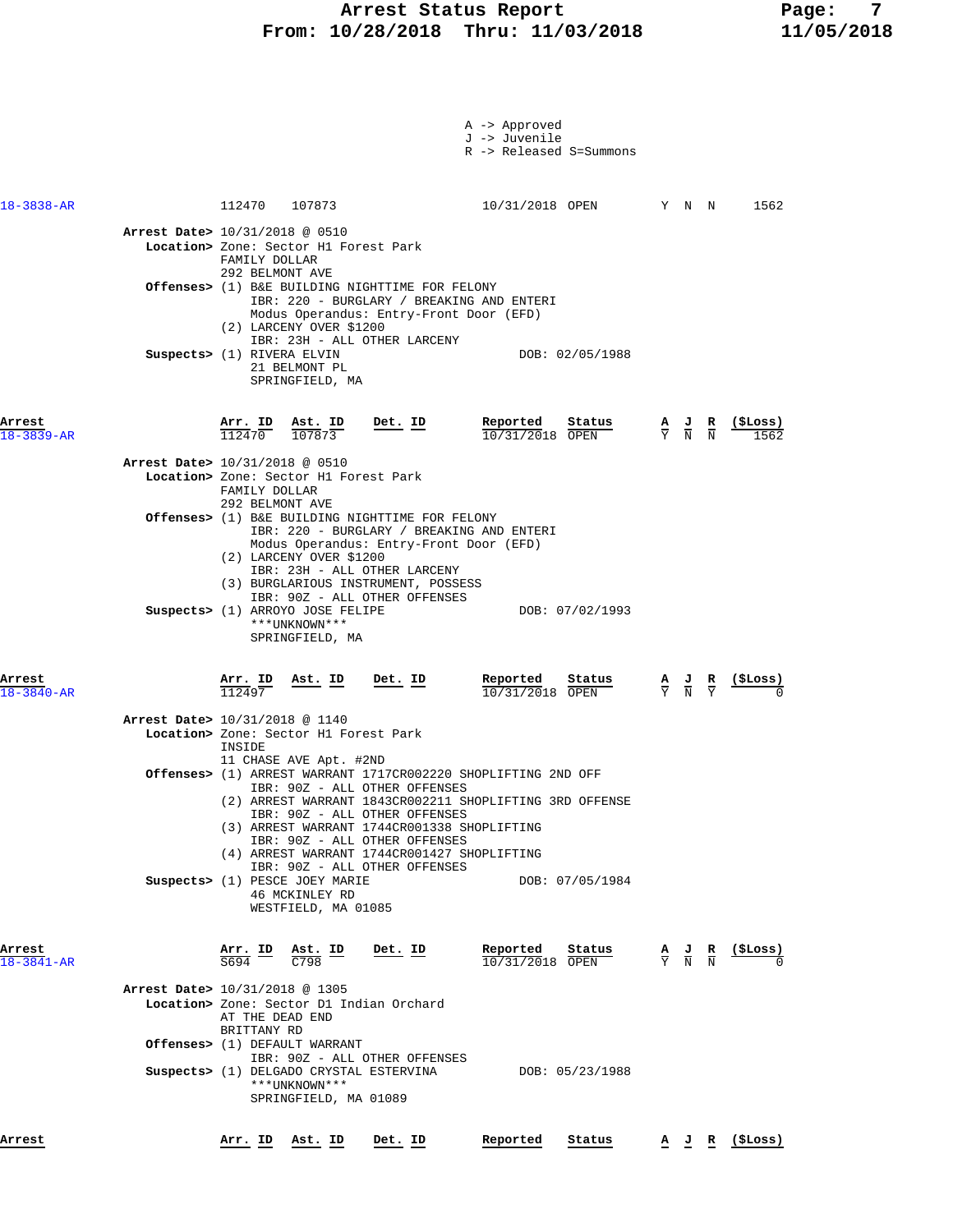|                                |                                                            |                                                               |                                                                                                                                                        | A -> Approved<br>J -> Juvenile<br>R -> Released S=Summons                                                    |                                                                                                 |                            |            |
|--------------------------------|------------------------------------------------------------|---------------------------------------------------------------|--------------------------------------------------------------------------------------------------------------------------------------------------------|--------------------------------------------------------------------------------------------------------------|-------------------------------------------------------------------------------------------------|----------------------------|------------|
| $18 - 3842 - AR$               | S905 S265                                                  |                                                               |                                                                                                                                                        | 10/31/2018 OPEN Y N N                                                                                        |                                                                                                 |                            | 2849       |
| Arrest Date> 10/31/2018 @ 1325 | RM:OFC                                                     |                                                               | Location> Zone: Sector E1 Metro/South End                                                                                                              |                                                                                                              |                                                                                                 |                            |            |
|                                | 122 CHESTNUT ST<br>Offenses> (1) A&B WITH DANGEROUS WEAPON |                                                               | IBR: 13A - AGGRAVATED ASSAULT                                                                                                                          |                                                                                                              |                                                                                                 |                            |            |
|                                | Suspects> (1) ADUSEI SANDRA                                |                                                               | (2) DESTRUCTION OF PROPERTY +\$1200, MALICIOUS<br>IBR: 290 - DESTRUCTION / DAMAGE / VANDALI<br>70 HARRISON AVE Apt. #506<br>SPRINGFIELD, MA 01103-1762 | DOB: 04/21/1985                                                                                              |                                                                                                 |                            |            |
| Arrest<br>$18 - 3843 - AR$     | Arr. ID<br>2648                                            | $\frac{\texttt{Ast. ID}}{\texttt{D662}}$<br>$\overline{D662}$ | Det. ID                                                                                                                                                | Reported<br>Status<br>10/31/2018 OPEN                                                                        | $\frac{\mathbf{A}}{\mathbf{Y}}$ $\frac{\mathbf{J}}{\mathbf{N}}$ $\frac{\mathbf{R}}{\mathbf{N}}$ |                            | (ŞLoss)    |
| Arrest Date> 10/31/2018 @ 2010 |                                                            |                                                               | Location> Zone: Sector El Metro/South End                                                                                                              |                                                                                                              |                                                                                                 |                            |            |
|                                | UNION ST<br>Offenses> (1) STOP FOR POLICE, FAIL            |                                                               | IBR: 99 - TRAFFIC, TOWN BY-LAW OFFENSES<br>(2) RECKLESS OPERATION OF MOTOR VEHICLE<br>IBR: 99 - TRAFFIC, TOWN BY-LAW OFFENSES                          |                                                                                                              |                                                                                                 |                            |            |
|                                | Suspects> (1) CATALA ANGEL                                 | 111 OLMSTED DR Apt. #2ND<br>SPRINGFIELD, MA 01104             | (3) LEARNERS PERMIT VIOLATION<br>IBR: 99 - TRAFFIC, TOWN BY-LAW OFFENSES                                                                               | DOB: 04/21/1998                                                                                              |                                                                                                 |                            |            |
| Arrest<br>$18 - 3844 - AR$     | Arr. ID Ast. ID<br>112507                                  | 100136                                                        | Det. ID                                                                                                                                                | Reported<br>Status<br>$10/31/2018$ OPEN                                                                      | $\frac{\mathbf{A}}{\mathbf{Y}}$ $\frac{\mathbf{J}}{\mathbf{N}}$ $\frac{\mathbf{R}}{\mathbf{N}}$ |                            | (ŞLoss)    |
|                                |                                                            |                                                               |                                                                                                                                                        |                                                                                                              |                                                                                                 |                            |            |
| Arrest Date> 10/31/2018 @ 2034 |                                                            |                                                               | Location> Zone: Sector F2 Old&Upper Hill                                                                                                               |                                                                                                              |                                                                                                 |                            |            |
|                                | RUTLAND ST                                                 |                                                               | Offenses> (1) ARREST WARRANT DOCKET #1843CR001881<br>IBR: 90Z - ALL OTHER OFFENSES                                                                     |                                                                                                              |                                                                                                 |                            |            |
|                                | Suspects> (1) KNIGHT KIERRA L                              | 466 HANCOCK ST Apt. #A                                        | SPRINGFIELD, MA 01119-1214                                                                                                                             | DOB: 01/30/1995                                                                                              |                                                                                                 |                            |            |
| Arrest<br>$18 - 3845 - AR$     | Arr. ID Ast. ID<br>106026                                  | W383                                                          | Det. ID                                                                                                                                                | Reported<br>Status<br>10/31/2018 OPEN                                                                        | $\frac{A}{Y}$ $\frac{J}{N}$                                                                     | $\frac{\mathbf{R}}{\rm N}$ | (\$Loss)   |
| Arrest Date> 10/31/2018 @ 2149 |                                                            |                                                               | Location> Zone: Sector H2 Forest Park/EFP<br>NEAR THE SCHOOL, JUST PAST SCOTT ST                                                                       |                                                                                                              |                                                                                                 |                            |            |
|                                | WHITE ST<br>(2) SPEEDING                                   |                                                               | Offenses> (1) LICENSE SUSPENDED, OP MV WITH<br>IBR: 99 - TRAFFIC, TOWN BY-LAW OFFENSES                                                                 |                                                                                                              |                                                                                                 |                            |            |
|                                |                                                            | 11 TURNER ST<br>SPRINGFIELD, MA                               | IBR: 99 - TRAFFIC, TOWN BY-LAW OFFENSES                                                                                                                | Suspects> (1) ROSARIO-THOMAS TERRELLE IVAN DOB: 03/20/1987                                                   |                                                                                                 |                            |            |
| Arrest<br>$18 - 3847 - AR$     | <u>Arr.</u> ID<br>112457                                   | $\frac{\texttt{Ast. ID}}{103601}$                             | <u>Det. ID</u>                                                                                                                                         | Reported<br>$\frac{\text{status}}{\text{OPEN}}$ $\frac{A}{Y}$ $\frac{J}{N}$ $\frac{R}{N}$<br>10/31/2018 OPEN |                                                                                                 |                            | $(5$ Loss) |
| Arrest Date> 10/31/2018 @ 2210 | PINE ST                                                    |                                                               | Location> Zone: Sector E2 Metro/6Corners                                                                                                               |                                                                                                              |                                                                                                 |                            |            |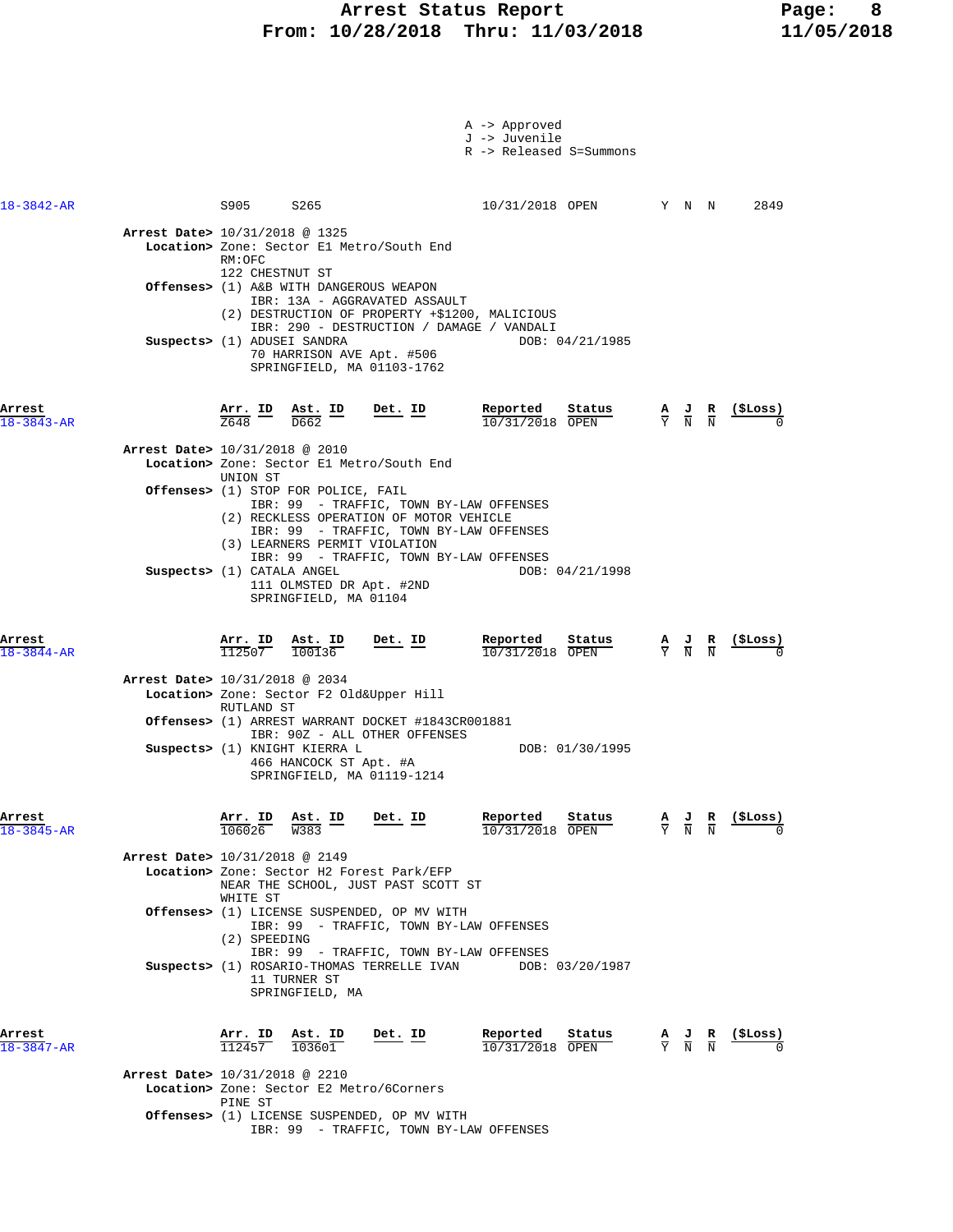# **Arrest Status Report** Page: 9<br>10/28/2018 Thru: 11/03/2018 11/05/2018  **From: 10/28/2018 Thru: 11/03/2018 11/05/2018**

|                            |                                                                                                                                                                                                                                                                                                                                                                                                                                                                                                                           | A -> Approved<br>J -> Juvenile<br>R -> Released S=Summons |                                                                                                                    |
|----------------------------|---------------------------------------------------------------------------------------------------------------------------------------------------------------------------------------------------------------------------------------------------------------------------------------------------------------------------------------------------------------------------------------------------------------------------------------------------------------------------------------------------------------------------|-----------------------------------------------------------|--------------------------------------------------------------------------------------------------------------------|
|                            | (2) STOP/YIELD, FAIL TO<br>IBR: 99 - TRAFFIC, TOWN BY-LAW OFFENSES<br>Suspects> (1) DELRIO NOEL<br>33 BELCHER ST Apt. #1L<br>CHICOPEE, MA                                                                                                                                                                                                                                                                                                                                                                                 | DOB: 01/31/1982                                           |                                                                                                                    |
| Arrest<br>$18 - 3848 - AR$ | <u>Arr. ID</u><br>112507<br><u>Det. ID</u><br>$\frac{\texttt{Ast.}}{100136}$                                                                                                                                                                                                                                                                                                                                                                                                                                              | Reported<br>Status<br>10/31/2018 OPEN                     | (SLoss)<br>$\frac{A}{Y}$ $\frac{J}{N}$ $\frac{R}{Y}$                                                               |
|                            | Arrest Date> 10/31/2018 @ 2323<br>Location> Zone: Sector F1 McKnight/Bay<br>KENTUCKY FRIED CHICKEN #1                                                                                                                                                                                                                                                                                                                                                                                                                     |                                                           |                                                                                                                    |
|                            | 632 STATE ST<br>Offenses> (1) SPEEDING<br>IBR: 99 - TRAFFIC, TOWN BY-LAW OFFENSES<br>(2) FIREARM SERIAL NO., DEFACE                                                                                                                                                                                                                                                                                                                                                                                                       |                                                           |                                                                                                                    |
|                            | IBR: 250 - COUNTERFEITING / FORGERY<br>(3) Whoever violate paragraph (a) or (c) by means of a loaded firearm<br>IBR: 520 - WEAPON LAW VIOLATIONS<br>$(4)$ FIREARM, CARRY WITHOUT LICENSE LOADED c269 s.10(n)<br>IBR: 90Z - ALL OTHER OFFENSES<br>(5) SEAT BELT, FAIL WEAR<br>IBR: 99 - TRAFFIC, TOWN BY-LAW OFFENSES<br>(6) DRUG, POSSESS CLASS B<br>IBR: 35A - DRUG / NARCOTIC VIOLATIONS<br>(7) MARKED LANES VIOLATION<br>IBR: 99 - TRAFFIC, TOWN BY-LAW OFFENSES<br>Suspects> (1) HARRIS MICHAEL K JR<br>428 CANON CIR | DOB: 08/13/1998                                           |                                                                                                                    |
| Arrest<br>$18 - 3849 - AR$ | SPRINGFIELD, MA 01118-2646<br>Ast. ID<br>$\frac{\text{Arr.}}{111415}$<br><u>Det. ID</u>                                                                                                                                                                                                                                                                                                                                                                                                                                   | Reported<br>Status<br>$11/01/2018$ OPEN                   | <u>(\$Loss)</u><br>$\frac{\mathbf{A}}{\mathbf{Y}}$ $\frac{\mathbf{J}}{\mathbf{N}}$ $\frac{\mathbf{R}}{\mathbf{Y}}$ |
|                            | Arrest Date> 11/01/2018 @ 0150<br>Location> Zone: Sector El Metro/South End<br>1 MGM WAY                                                                                                                                                                                                                                                                                                                                                                                                                                  |                                                           |                                                                                                                    |
|                            | <b>Offenses&gt;</b> (1) DRUG, POSSESS CLASS B<br>IBR: 35A - DRUG / NARCOTIC VIOLATIONS<br>Suspects> (1) KELLY GABRIEL                                                                                                                                                                                                                                                                                                                                                                                                     | DOB: 06/04/1988                                           |                                                                                                                    |
|                            | 38 HORTON AVE<br>MERIDEN, CT                                                                                                                                                                                                                                                                                                                                                                                                                                                                                              |                                                           |                                                                                                                    |
| Arrest<br>$18 - 3850 - AR$ | Arr. ID<br>Ast. ID<br>Det. ID<br>112497<br>F325                                                                                                                                                                                                                                                                                                                                                                                                                                                                           | Reported<br>Status<br>11/01/2018 OPEN                     | (SLoss)<br>$\frac{A}{Y}$ $\frac{J}{N}$ $\frac{R}{Y}$                                                               |
|                            | Arrest Date> 11/01/2018 @ 0925<br>Location> Zone: Sector A N. End/Memorial<br>31 MORGAN ST                                                                                                                                                                                                                                                                                                                                                                                                                                |                                                           |                                                                                                                    |
|                            | <b>Offenses&gt;</b> (1) ROBBERY, ARMED<br>IBR: 120 - ROBBERY<br>(2) RESIST ARREST<br>IBR: 13B - SIMPLE ASSAULT<br>(3) A&B ON POLICE OFFICER<br>IBR: 13B - SIMPLE ASSAULT                                                                                                                                                                                                                                                                                                                                                  |                                                           |                                                                                                                    |
|                            | Suspects> (1) MARTIN NOE EDGARDO<br>35 MORGAN ST Apt. #13<br>SPRINGFIELD, MA 01107                                                                                                                                                                                                                                                                                                                                                                                                                                        | DOB: 11/04/1969                                           |                                                                                                                    |
| Arrest<br>$18 - 3851 - AR$ | Arr. ID<br>Ast. ID<br>Det. ID<br>107051<br>112491                                                                                                                                                                                                                                                                                                                                                                                                                                                                         | Reported<br>Status<br>11/01/2018 OPEN                     | (ŞLoss)<br>$\frac{\mathbf{A}}{\mathbf{Y}}$ $\frac{\mathbf{J}}{\mathbf{N}}$ $\frac{\mathbf{R}}{\mathbf{Y}}$         |
|                            | Arrest Date> 11/01/2018 @ 0927<br>Location> Zone: Sector H1 Forest Park<br>BELMONT AVE<br>Offenses> (1) DEFAULT WARRANT                                                                                                                                                                                                                                                                                                                                                                                                   |                                                           |                                                                                                                    |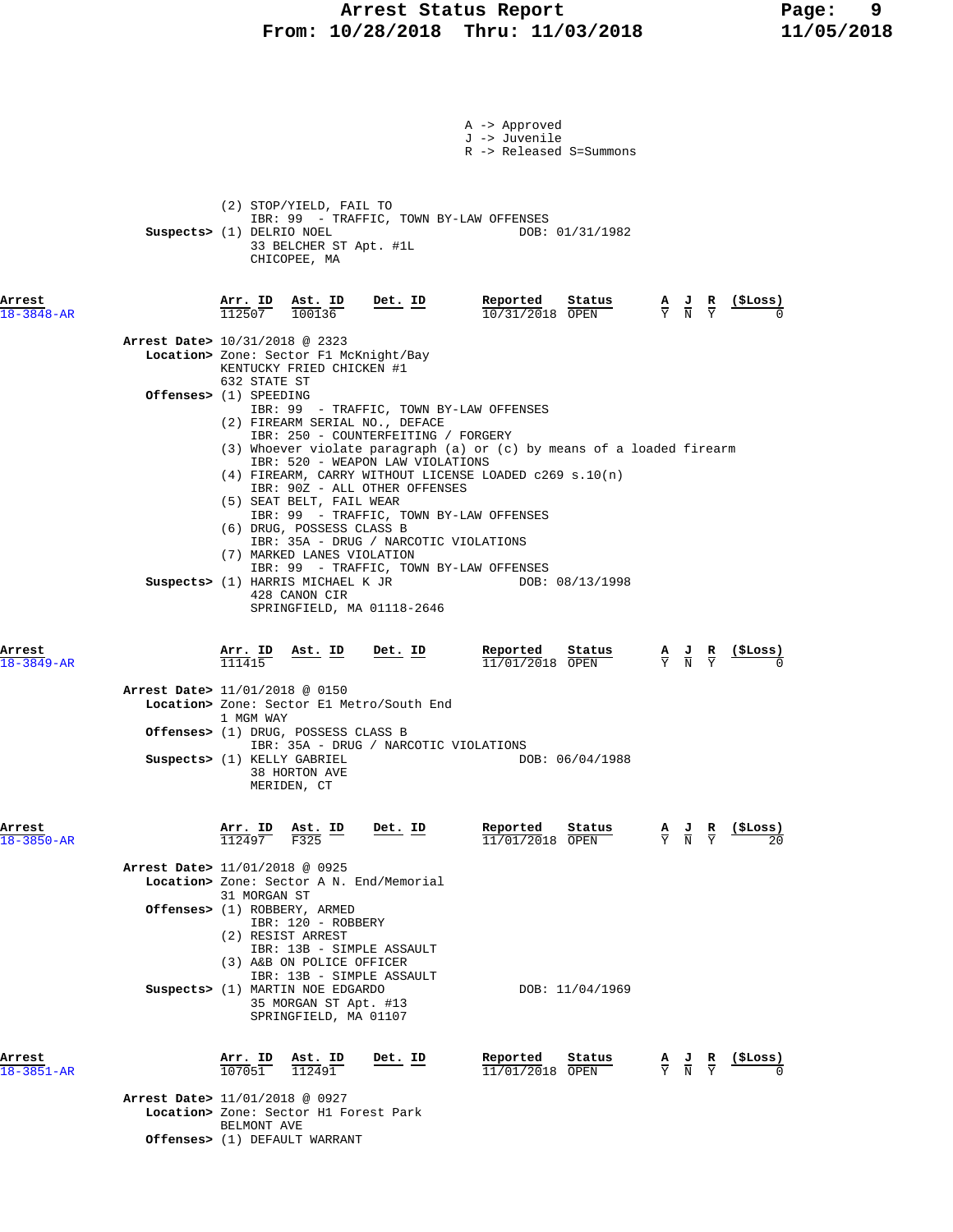### Arrest Status Report Fage: 10  **From: 10/28/2018 Thru: 11/03/2018 11/05/2018**

|                            |                                |                                          |                                                                                                                                                                        |                | A -> Approved<br>J -> Juvenile | R -> Released S=Summons                     |                                                                                                 |                                                                                 |
|----------------------------|--------------------------------|------------------------------------------|------------------------------------------------------------------------------------------------------------------------------------------------------------------------|----------------|--------------------------------|---------------------------------------------|-------------------------------------------------------------------------------------------------|---------------------------------------------------------------------------------|
|                            |                                |                                          | IBR: 90Z - ALL OTHER OFFENSES<br>Suspects> (1) LESTER RANDOLPH HERBERT<br>116 WOODSIDE TER Apt. #1ST<br>SPRINGFIELD, MA 01101-0308                                     |                |                                | DOB: 12/10/1966                             |                                                                                                 |                                                                                 |
| Arrest<br>$18 - 3852 - AR$ |                                | $\frac{\texttt{Arr.}}{\texttt{S695}}$ ID | $\frac{\texttt{Ast.}}{\texttt{B880}}$ ID                                                                                                                               | $Det. ID$      | Reported                       | Status<br>$11/01/2018$ OPEN                 | $\frac{A}{Y}$ $\frac{J}{N}$ $\frac{R}{Y}$                                                       | $\frac{\text{($Loss)}}{0}$                                                      |
|                            | Arrest Date> 11/01/2018 @ 1310 | 53 BEACON CIR                            | Location> Zone: Sector I1 16Acr/Outer Bel<br>Offenses> (1) DEFAULT WARRANT<br>IBR: 90Z - ALL OTHER OFFENSES<br>Suspects> (1) BONILLA ANTHONY ZENO                      |                |                                | DOB: 04/28/1997                             |                                                                                                 |                                                                                 |
|                            |                                |                                          | 755 WORTHINGTON ST<br>SPRINGFIELD, MA                                                                                                                                  |                |                                |                                             |                                                                                                 |                                                                                 |
| Arrest<br>$18 - 3853 - AR$ | Arrest Date> 11/01/2018 @ 1335 |                                          | $\frac{\text{Arr.}}{\text{B997}}$ $\frac{\text{lb}}{\text{M867}}$ $\frac{\text{lb}}{\text{M867}}$<br>M867<br>Location> Zone: Sector B2 Liberty Heights                 | <u>Det. ID</u> | Reported                       | Status<br>$11/01/2018$ OPEN                 | $\frac{\mathbf{A}}{\mathbf{Y}}$ $\frac{\mathbf{J}}{\mathbf{N}}$ $\frac{\mathbf{R}}{\mathbf{N}}$ | (SLoss)                                                                         |
|                            |                                | 1317 LIBERTY ST                          | OCEAN STATE JOB LOT<br>Offenses> (1) SHOPLIFTING \$100+ BY CONCEALING MDSE<br>IBR: 23C - SHOPLIFTING<br>Suspects> (1) BERTOLASIO MARSHA K                              |                |                                | DOB: 12/07/1980                             |                                                                                                 |                                                                                 |
|                            |                                |                                          | 30 COOLIDGE RD<br>CHICOPEE, MA                                                                                                                                         |                |                                |                                             |                                                                                                 |                                                                                 |
| Arrest<br>$18 - 3854 - AR$ | Arrest Date> 11/01/2018 @ 1340 |                                          | $\frac{\text{Arr.}}{\text{T678}}$ ID $\frac{\text{Ast.}}{103533}$ Det. ID<br>Location> Zone: Sector F1 McKnight/Bay                                                    |                |                                | $\frac{\text{Reported}}{11/01/2018}$ Status |                                                                                                 | $\frac{A}{Y}$ $\frac{J}{N}$ $\frac{R}{N}$ (\$Loss)                              |
|                            |                                | LINCOLN ST                               | Offenses> (1) ARREST WARRANT FAIL TO PROVIDE DNA SAMPLE<br>IBR: 90Z - ALL OTHER OFFENSES<br>Suspects> (1) QUINONES ANGELA<br>36 BEDFORD ST Apt. #1ST F<br>HARTFORD, CT |                |                                | DOB: 02/06/1984                             |                                                                                                 |                                                                                 |
| Arrest<br>18-3855-AR       | Arrest Date> 11/01/2018 @ 1702 |                                          | $\frac{\text{Arr. ID}}{111525}$ $\frac{\text{Ast. ID}}{111495}$ Det. ID                                                                                                |                | Reported                       | <u>Status</u><br>$11/01/2018$ OPEN          |                                                                                                 | $\frac{A}{Y}$ $\frac{J}{N}$ $\frac{R}{Y}$ $\frac{(\frac{5}{2} \text{Loss})}{0}$ |
|                            |                                | 904 STATE ST                             | Location> Zone: Sector F1 McKnight/Bay<br>Offenses> (1) ARREST WARRANT<br>IBR: 90Z - ALL OTHER OFFENSES<br>Suspects> (1) MCLEOD WILLIE CLIFF<br>159 OAK GROVE AVE      |                |                                | DOB: 01/04/1969                             |                                                                                                 |                                                                                 |
| Arrest<br>$18 - 3856 - AR$ |                                | Arr. ID<br>103601                        | SPRINGFIELD, MA<br>Ast. ID<br>$\frac{108862}{108862}$                                                                                                                  | Det. ID        | Reported                       | Status<br>11/01/2018 OPEN                   | $\frac{A}{Y}$ $\frac{J}{N}$ $\frac{R}{Y}$                                                       | (\$Loss)                                                                        |
|                            | Arrest Date> 11/01/2018 @ 1809 | GANDARA CENTER<br>85 ST GEORGE RD        | Location> Zone: Sector A N. End/Memorial                                                                                                                               |                |                                |                                             |                                                                                                 |                                                                                 |
|                            |                                |                                          | Offenses> (1) DEFAULT WARRANT DOCKET 1723CR000912<br>IBR: 90Z - ALL OTHER OFFENSES                                                                                     |                |                                |                                             |                                                                                                 |                                                                                 |
|                            |                                |                                          | Suspects> (1) TORRES STEVEN JOLNAN                                                                                                                                     |                |                                | DOB: 10/29/1993                             |                                                                                                 |                                                                                 |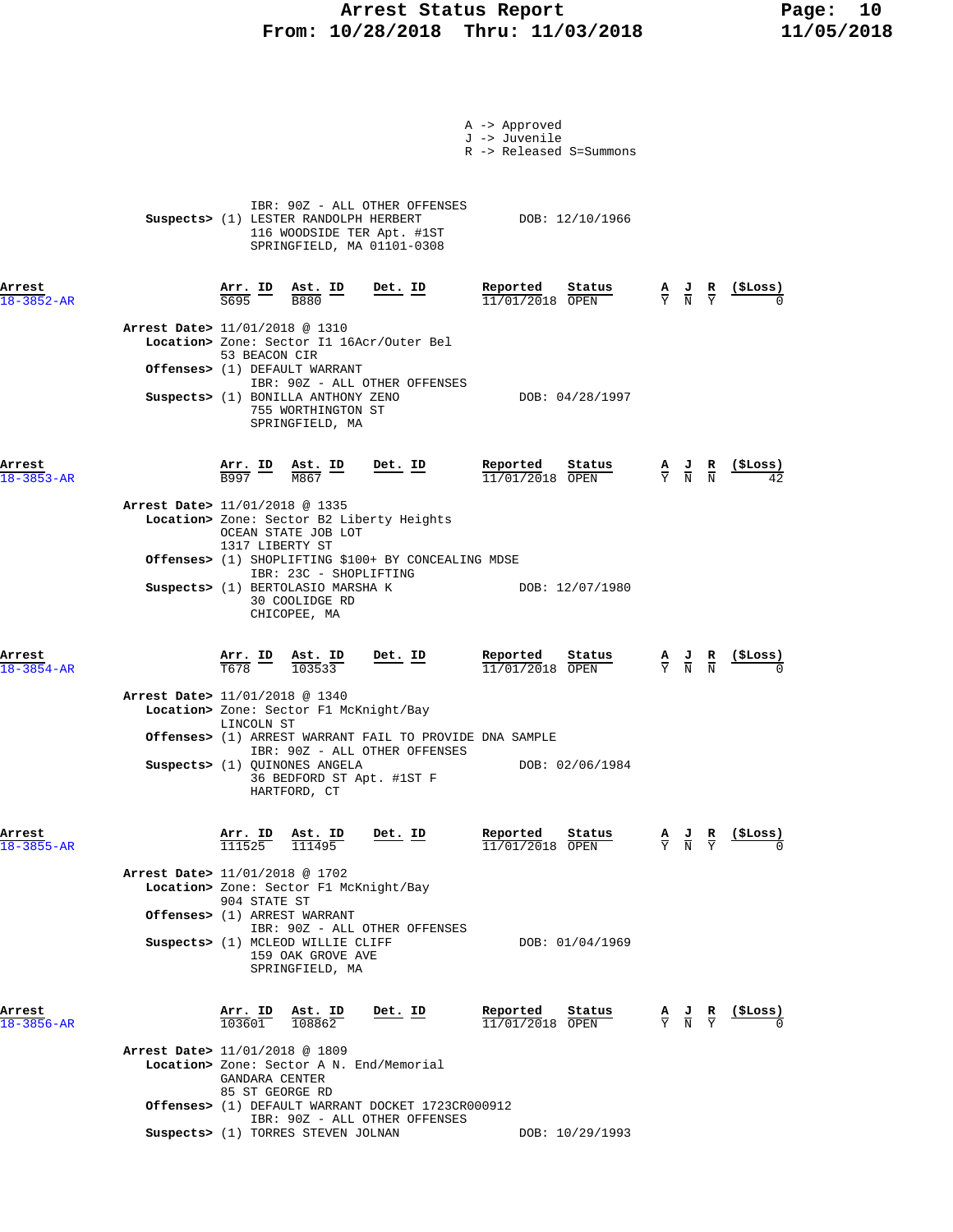## Arrest Status Report Page: 11  **From: 10/28/2018 Thru: 11/03/2018 11/05/2018**

A -> Approved J -> Juvenile

R -> Released S=Summons

 181 PHELAND AVE SPRINGFIELD, MA 01108

| Arrest<br>$18 - 3857 - AR$     | 51390                   | Arr. ID Ast. ID<br>K109                              | Det. ID                                                                                                                                                                                                                                                                                                                                                                                                                                                                                                                                                                                                                                                                                                                                                                                                                                                                                                                                                                                                                                                                                                                                         | Reported<br>11/01/2018 OPEN | Status          | А<br>$\overline{Y}$         | $\frac{1}{N}$                                                                                   | $\frac{\mathbf{R}}{\rm N}$    | (ŞLoss)        |
|--------------------------------|-------------------------|------------------------------------------------------|-------------------------------------------------------------------------------------------------------------------------------------------------------------------------------------------------------------------------------------------------------------------------------------------------------------------------------------------------------------------------------------------------------------------------------------------------------------------------------------------------------------------------------------------------------------------------------------------------------------------------------------------------------------------------------------------------------------------------------------------------------------------------------------------------------------------------------------------------------------------------------------------------------------------------------------------------------------------------------------------------------------------------------------------------------------------------------------------------------------------------------------------------|-----------------------------|-----------------|-----------------------------|-------------------------------------------------------------------------------------------------|-------------------------------|----------------|
| Arrest Date> 11/01/2018 @ 1620 |                         |                                                      | Location> Zone: Sector B1 Liberty Heights                                                                                                                                                                                                                                                                                                                                                                                                                                                                                                                                                                                                                                                                                                                                                                                                                                                                                                                                                                                                                                                                                                       |                             |                 |                             |                                                                                                 |                               |                |
|                                |                         | 22 WEBSTER ST Apt. #1ST<br>(11) LARCENY UNDER \$1200 | <b>Offenses&gt;</b> (1) DRUG, POSSESS TO DISTRIB CLASS A<br>IBR: 35A - DRUG / NARCOTIC VIOLATIONS<br>(2) DRUG, POSSESS TO DISTRIB CLASS D<br>IBR: 35A - DRUG / NARCOTIC VIOLATIONS<br>(3) CONSPIRACY TO VIOLATE DRUG LAW<br>IBR: 90Z - ALL OTHER OFFENSES<br>(4) FIREARM, STORE IMPROP LARGE CAPACITY<br>IBR: 520 - WEAPON LAW VIOLATIONS<br>(5) FIREARM, STORE IMPROP LARGE CAPACITY<br>IBR: 520 - WEAPON LAW VIOLATIONS<br>(6) POSS. OF A HIGH CAPACITY MAGAZINE / FEEDING DEVICE<br>IBR: 520 - WEAPON LAW VIOLATIONS<br>(7) POSS. OF A HIGH CAPACITY MAGAZINE / FEEDING DEVICE<br>IBR: 520 - WEAPON LAW VIOLATIONS<br>(8) FIREARM WITHOUT FID CARD, POSSESS<br>IBR: 520 - WEAPON LAW VIOLATIONS<br>(9) FIREARM WITHOUT FID CARD, POSSESS<br>IBR: 520 - WEAPON LAW VIOLATIONS<br>(10) POSSESSION AMMO W/O ID (MACE + AMMO)<br>IBR: 90Z - ALL OTHER OFFENSES<br>IBR: 23H - ALL OTHER LARCENY<br>(12) FIREARM IN FELONY, POSSESS LGE CAPACITY<br>IBR: 520 - WEAPON LAW VIOLATIONS<br>(13) FIREARM IN FELONY, POSSESS LGE CAPACITY<br>IBR: 520 - WEAPON LAW VIOLATIONS<br>(14) DRUG, DISTRIBUTE CLASS A<br>IBR: 35A - DRUG / NARCOTIC VIOLATIONS |                             |                 |                             |                                                                                                 |                               |                |
|                                |                         | Suspects> (1) SANTIAGO ANGEL<br>SPRINGFIELD, MA      | 22 WEBSTER ST Apt. #1ST F                                                                                                                                                                                                                                                                                                                                                                                                                                                                                                                                                                                                                                                                                                                                                                                                                                                                                                                                                                                                                                                                                                                       |                             | DOB: 06/03/1997 |                             |                                                                                                 |                               |                |
| Arrest<br>$18 - 3858 - AR$     | <u>Arr. ID</u><br>51390 | $\frac{\texttt{Ast.}}{\text{K109}}$ ID<br>K109       | Det. ID                                                                                                                                                                                                                                                                                                                                                                                                                                                                                                                                                                                                                                                                                                                                                                                                                                                                                                                                                                                                                                                                                                                                         | Reported<br>11/01/2018 OPEN | Status          |                             | $\frac{\mathbf{A}}{\mathbf{Y}}$ $\frac{\mathbf{J}}{\mathbf{N}}$ $\frac{\mathbf{R}}{\mathbf{Y}}$ |                               | <u>(SLoss)</u> |
| Arrest Date> 11/01/2018 @ 1620 |                         | CENTRAL ST Apt. #1ST                                 | Location> Zone: Sector B1 Liberty Heights<br><b>Offenses&gt;</b> (1) DRUG, POSSESS TO DISTRIB CLASS A<br>IBR: 35A - DRUG / NARCOTIC VIOLATIONS<br>(2) CONSPIRACY TO VIOLATE DRUG LAW                                                                                                                                                                                                                                                                                                                                                                                                                                                                                                                                                                                                                                                                                                                                                                                                                                                                                                                                                            |                             |                 |                             |                                                                                                 |                               |                |
|                                |                         | Suspects> (1) LOMAX KASEEM T<br>123 KENT RD          | IBR: 90Z - ALL OTHER OFFENSES<br>SPRINGFIELD, MA 01129-0000                                                                                                                                                                                                                                                                                                                                                                                                                                                                                                                                                                                                                                                                                                                                                                                                                                                                                                                                                                                                                                                                                     |                             | DOB: 02/28/1981 |                             |                                                                                                 |                               |                |
| Arrest<br>$18 - 3859 - AR$     | Arr. ID<br>51390        | <u>Ast. ID</u><br>K109                               | Det. ID                                                                                                                                                                                                                                                                                                                                                                                                                                                                                                                                                                                                                                                                                                                                                                                                                                                                                                                                                                                                                                                                                                                                         | Reported<br>11/01/2018 OPEN | Status          | $\frac{A}{Y}$ $\frac{J}{N}$ |                                                                                                 | $rac{\mathbf{R}}{\mathrm{Y}}$ | (\$Loss)       |
| Arrest Date> 11/01/2018 @ 1620 |                         | MAPLE ST Apt. #1ST                                   | Location> Zone: Sector B1 Liberty Heights<br>Offenses> (1) DRUG, POSSESS TO DISTRIB CLASS A                                                                                                                                                                                                                                                                                                                                                                                                                                                                                                                                                                                                                                                                                                                                                                                                                                                                                                                                                                                                                                                     |                             |                 |                             |                                                                                                 |                               |                |
|                                |                         |                                                      | IBR: 35A - DRUG / NARCOTIC VIOLATIONS<br>(2) CONSPIRACY TO VIOLATE DRUG LAW<br>IBR: 90Z - ALL OTHER OFFENSES                                                                                                                                                                                                                                                                                                                                                                                                                                                                                                                                                                                                                                                                                                                                                                                                                                                                                                                                                                                                                                    |                             |                 |                             |                                                                                                 |                               |                |

**Suspects>** (1) ROMAN CHRISTIAN DOB: 01/21/1995 58 FREEMAN TER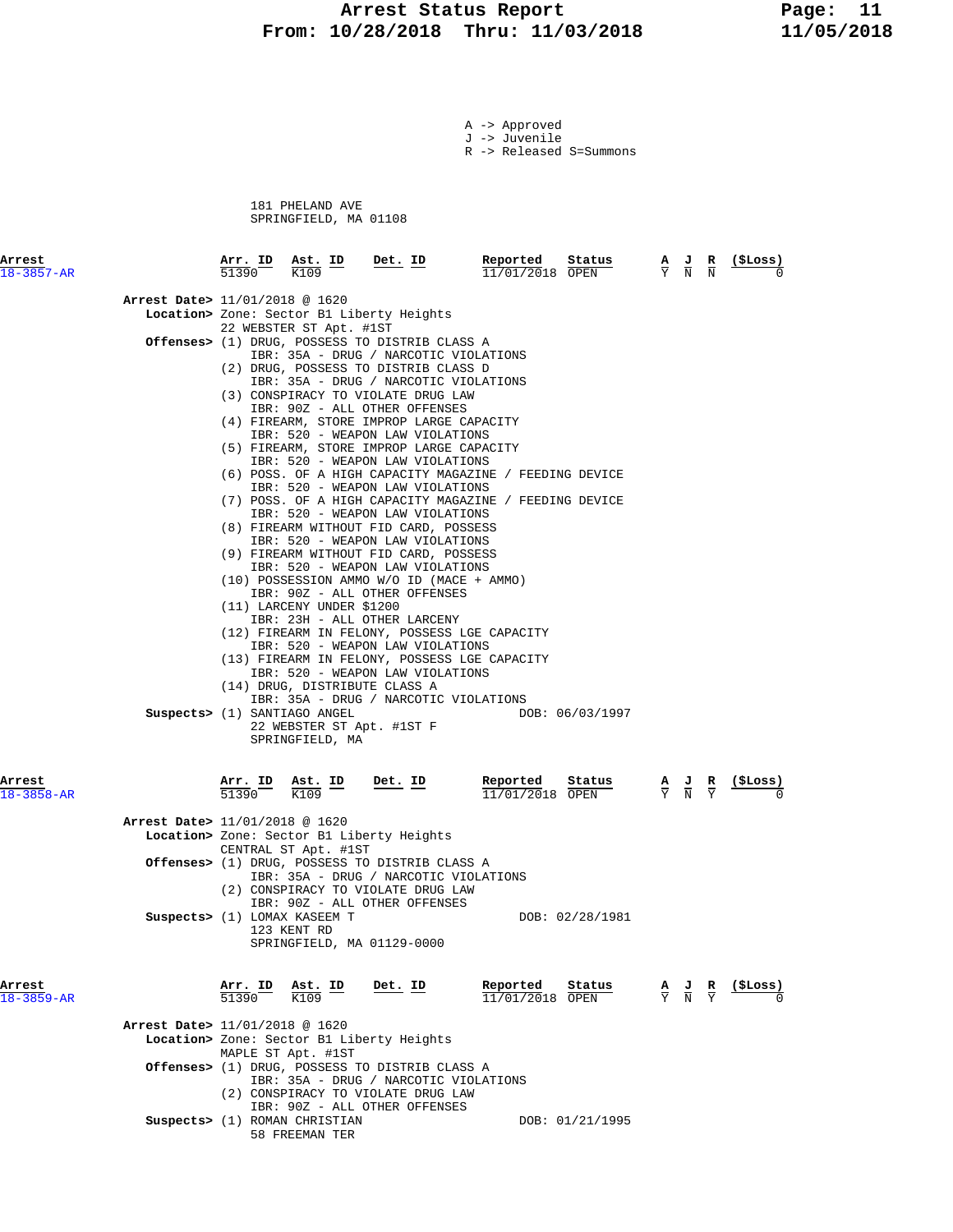## Arrest Status Report Page: 12  **From: 10/28/2018 Thru: 11/03/2018 11/05/2018**

A -> Approved J -> Juvenile

R -> Released S=Summons

SPRINGFIELD, MA

| Arrest<br>$18 - 3860 - AR$                                    | <u>Arr. ID</u><br>51390 | $\frac{\texttt{Ast.}}{\text{K109}}$ ID                                      | <u>Det. ID</u>                                                                                                                                                                                                                                                                                                                                                                                                                                                                                                                                                                                                                                                                                                                                                                                                                                                                                                                                                                   | Reported<br>Status<br>11/01/2018 OPEN                                                                            | $\frac{A}{Y}$ $\frac{J}{N}$                                                                           | ( \$Loss)     |
|---------------------------------------------------------------|-------------------------|-----------------------------------------------------------------------------|----------------------------------------------------------------------------------------------------------------------------------------------------------------------------------------------------------------------------------------------------------------------------------------------------------------------------------------------------------------------------------------------------------------------------------------------------------------------------------------------------------------------------------------------------------------------------------------------------------------------------------------------------------------------------------------------------------------------------------------------------------------------------------------------------------------------------------------------------------------------------------------------------------------------------------------------------------------------------------|------------------------------------------------------------------------------------------------------------------|-------------------------------------------------------------------------------------------------------|---------------|
| Arrest Date> 11/01/2018 @ 1620<br>Suspects> (1) JORGE RAPHAEL | 275 CHESTNUT ST         | Offenses> (1) DRUG, POSSESS CLASS A<br>161 HAMPDEN ST<br>CHICOPEE, MA 01013 | Location> Zone: Sector B1 Liberty Heights<br>IBR: 35A - DRUG / NARCOTIC VIOLATIONS                                                                                                                                                                                                                                                                                                                                                                                                                                                                                                                                                                                                                                                                                                                                                                                                                                                                                               | DOB: 03/27/1992                                                                                                  |                                                                                                       |               |
| Arrest<br>$18 - 3861 - AR$                                    | Arr. ID<br>51390        | Ast. ID<br>K109                                                             | Det. ID                                                                                                                                                                                                                                                                                                                                                                                                                                                                                                                                                                                                                                                                                                                                                                                                                                                                                                                                                                          | Reported<br>Status<br>11/01/2018 OPEN                                                                            | $\frac{\mathbf{A}}{\overline{Y}}$ $\frac{\mathbf{J}}{\overline{N}}$ $\frac{\mathbf{R}}{\overline{Y}}$ | $\frac{1}{2}$ |
| <b>Arrest Date&gt;</b> 11/01/2018 @ 1620                      |                         | 22 WEBSTER ST Apt. #1ST                                                     | Location> Zone: Sector B1 Liberty Heights                                                                                                                                                                                                                                                                                                                                                                                                                                                                                                                                                                                                                                                                                                                                                                                                                                                                                                                                        |                                                                                                                  |                                                                                                       |               |
|                                                               |                         | (11) LARCENY UNDER \$1200<br>(14) DRUG, DISTRIBUTE CLASS A                  | Offenses> (1) DRUG, POSSESS TO DISTRIB CLASS A<br>IBR: 35A - DRUG / NARCOTIC VIOLATIONS<br>(2) DRUG, POSSESS TO DISTRIB CLASS D<br>IBR: 35A - DRUG / NARCOTIC VIOLATIONS<br>(3) CONSPIRACY TO VIOLATE DRUG LAW<br>IBR: 90Z - ALL OTHER OFFENSES<br>(4) FIREARM, STORE IMPROP LARGE CAPACITY<br>IBR: 520 - WEAPON LAW VIOLATIONS<br>(5) FIREARM, STORE IMPROP LARGE CAPACITY<br>IBR: 520 - WEAPON LAW VIOLATIONS<br>IBR: 520 - WEAPON LAW VIOLATIONS<br>IBR: 520 - WEAPON LAW VIOLATIONS<br>(8) FIREARM WITHOUT FID CARD, POSSESS<br>IBR: 520 - WEAPON LAW VIOLATIONS<br>(9) FIREARM WITHOUT FID CARD, POSSESS<br>IBR: 520 - WEAPON LAW VIOLATIONS<br>(10) POSSESSION AMMO W/O ID (MACE + AMMO)<br>IBR: 90Z - ALL OTHER OFFENSES<br>IBR: 23H - ALL OTHER LARCENY<br>(12) FIREARM IN FELONY, POSSESS LGE CAPACITY<br>IBR: 520 - WEAPON LAW VIOLATIONS<br>(13) FIREARM IN FELONY, POSSESS LGE CAPACITY<br>IBR: 520 - WEAPON LAW VIOLATIONS<br>IBR: 35A - DRUG / NARCOTIC VIOLATIONS | (6) POSS. OF A HIGH CAPACITY MAGAZINE / FEEDING DEVICE<br>(7) POSS. OF A HIGH CAPACITY MAGAZINE / FEEDING DEVICE |                                                                                                       |               |
| Suspects> (1) OLIVO DAVID JR                                  |                         | 20 RIVERDALE RD<br>WEST SPRINGFIELD, MA 01089                               |                                                                                                                                                                                                                                                                                                                                                                                                                                                                                                                                                                                                                                                                                                                                                                                                                                                                                                                                                                                  | DOB: 05/07/1991                                                                                                  |                                                                                                       |               |
| Arrest<br>$18 - 3862 - AR$                                    | Arr. ID<br>51390        | Ast. ID<br>K109                                                             | Det. ID                                                                                                                                                                                                                                                                                                                                                                                                                                                                                                                                                                                                                                                                                                                                                                                                                                                                                                                                                                          | Reported<br>Status<br>11/01/2018 OPEN                                                                            | $\frac{A}{Y}$ $\frac{J}{N}$                                                                           | (\$Loss)      |
|                                                               |                         |                                                                             |                                                                                                                                                                                                                                                                                                                                                                                                                                                                                                                                                                                                                                                                                                                                                                                                                                                                                                                                                                                  |                                                                                                                  |                                                                                                       |               |
| Arrest Date> 11/01/2018 @ 1620                                |                         |                                                                             |                                                                                                                                                                                                                                                                                                                                                                                                                                                                                                                                                                                                                                                                                                                                                                                                                                                                                                                                                                                  |                                                                                                                  |                                                                                                       |               |
|                                                               |                         | 22 WEBSTER ST Apt. #1ST                                                     | Location> Zone: Sector B1 Liberty Heights                                                                                                                                                                                                                                                                                                                                                                                                                                                                                                                                                                                                                                                                                                                                                                                                                                                                                                                                        |                                                                                                                  |                                                                                                       |               |
|                                                               |                         |                                                                             | <b>Offenses&gt;</b> (1) DRUG, POSSESS TO DISTRIB CLASS A                                                                                                                                                                                                                                                                                                                                                                                                                                                                                                                                                                                                                                                                                                                                                                                                                                                                                                                         |                                                                                                                  |                                                                                                       |               |
|                                                               |                         |                                                                             | IBR: 35A - DRUG / NARCOTIC VIOLATIONS<br>(2) DRUG, POSSESS TO DISTRIB CLASS D<br>IBR: 35A - DRUG / NARCOTIC VIOLATIONS                                                                                                                                                                                                                                                                                                                                                                                                                                                                                                                                                                                                                                                                                                                                                                                                                                                           |                                                                                                                  |                                                                                                       |               |

- (3) CONSPIRACY TO VIOLATE DRUG LAW
- IBR: 90Z ALL OTHER OFFENSES
- (4) FIREARM, STORE IMPROP LARGE CAPACITY IBR: 520 - WEAPON LAW VIOLATIONS
- (5) FIREARM, STORE IMPROP LARGE CAPACITY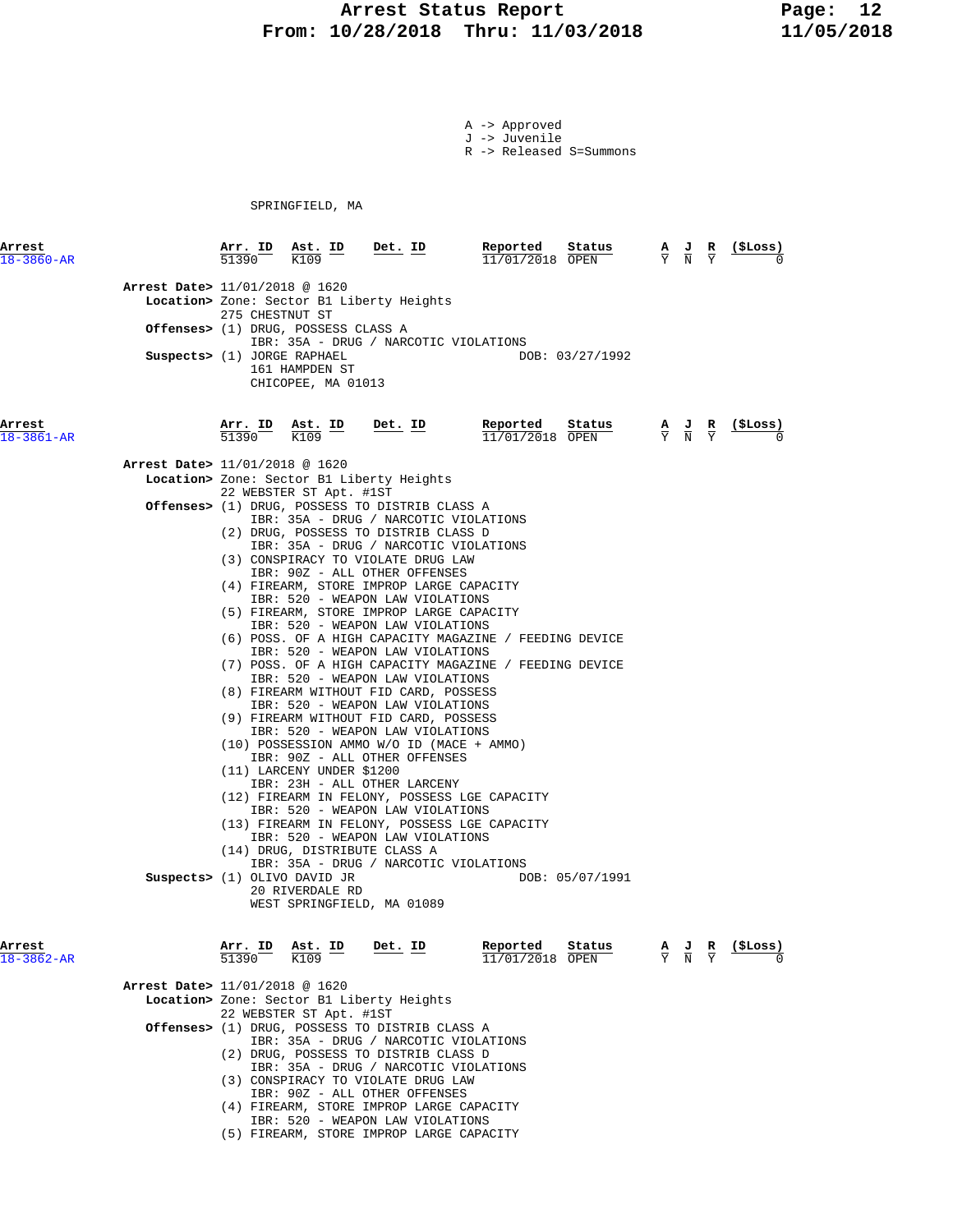## **Arrest Status Report 13**<br>10/28/2018 Thru: 11/03/2018 11/05/2018  **From: 10/28/2018 Thru: 11/03/2018 11/05/2018**

|                            | A -> Approved                                                                                                                                                                                         |
|----------------------------|-------------------------------------------------------------------------------------------------------------------------------------------------------------------------------------------------------|
|                            | J -> Juvenile<br>R -> Released S=Summons                                                                                                                                                              |
|                            |                                                                                                                                                                                                       |
|                            | IBR: 520 - WEAPON LAW VIOLATIONS                                                                                                                                                                      |
|                            | (6) POSS. OF A HIGH CAPACITY MAGAZINE / FEEDING DEVICE                                                                                                                                                |
|                            | IBR: 520 - WEAPON LAW VIOLATIONS<br>(7) POSS. OF A HIGH CAPACITY MAGAZINE / FEEDING DEVICE                                                                                                            |
|                            | IBR: 520 - WEAPON LAW VIOLATIONS<br>(8) FIREARM WITHOUT FID CARD, POSSESS                                                                                                                             |
|                            | IBR: 520 - WEAPON LAW VIOLATIONS                                                                                                                                                                      |
|                            | (9) FIREARM WITHOUT FID CARD, POSSESS<br>IBR: 520 - WEAPON LAW VIOLATIONS                                                                                                                             |
|                            | (10) POSSESSION AMMO W/O ID (MACE + AMMO)<br>IBR: 90Z - ALL OTHER OFFENSES                                                                                                                            |
|                            | (11) LARCENY UNDER \$1200                                                                                                                                                                             |
|                            | IBR: 23H - ALL OTHER LARCENY<br>(12) FIREARM IN FELONY, POSSESS LGE CAPACITY                                                                                                                          |
|                            | IBR: 520 - WEAPON LAW VIOLATIONS<br>(13) FIREARM IN FELONY, POSSESS LGE CAPACITY                                                                                                                      |
|                            | IBR: 520 - WEAPON LAW VIOLATIONS<br>(14) DRUG, DISTRIBUTE CLASS A                                                                                                                                     |
|                            | IBR: 35A - DRUG / NARCOTIC VIOLATIONS                                                                                                                                                                 |
|                            | Suspects> (1) SANTIAGO JEAN CARLOS<br>DOB: 11/02/1999<br>11 WEBSTER ST Apt. #2NDFL                                                                                                                    |
|                            | SPRINGFIELD, MA                                                                                                                                                                                       |
| Arrest                     | Arr. ID<br>Reported<br>Status                                                                                                                                                                         |
| $18 - 3863 - AR$           | $\frac{\texttt{Ast.}}{\text{K109}}$ ID<br>$Det. ID$<br>$\frac{\mathbf{A}}{\mathbf{Y}}$ $\frac{\mathbf{J}}{\mathbf{N}}$ $\frac{\mathbf{R}}{\mathbf{Y}}$<br>$\frac{1}{2}$<br>51390<br>$11/01/2018$ OPEN |
|                            | Arrest Date> 11/01/2018 @ 1620                                                                                                                                                                        |
|                            | Location> Zone: Sector B1 Liberty Heights<br>22 WEBSTER ST Apt. #1ST                                                                                                                                  |
|                            | <b>Offenses&gt;</b> (1) DRUG, POSSESS TO DISTRIB CLASS A                                                                                                                                              |
|                            | IBR: 35A - DRUG / NARCOTIC VIOLATIONS<br>(2) DRUG, POSSESS TO DISTRIB CLASS D                                                                                                                         |
|                            | IBR: 35A - DRUG / NARCOTIC VIOLATIONS<br>(3) CONSPIRACY TO VIOLATE DRUG LAW                                                                                                                           |
|                            | IBR: 90Z - ALL OTHER OFFENSES<br>(4) FIREARM, STORE IMPROP LARGE CAPACITY                                                                                                                             |
|                            | IBR: 520 - WEAPON LAW VIOLATIONS                                                                                                                                                                      |
|                            | (5) FIREARM, STORE IMPROP LARGE CAPACITY<br>IBR: 520 - WEAPON LAW VIOLATIONS                                                                                                                          |
|                            | (6) POSS. OF A HIGH CAPACITY MAGAZINE / FEEDING DEVICE<br>IBR: 520 - WEAPON LAW VIOLATIONS                                                                                                            |
|                            | (7) POSS. OF A HIGH CAPACITY MAGAZINE / FEEDING DEVICE                                                                                                                                                |
|                            | IBR: 520 - WEAPON LAW VIOLATIONS<br>(8) FIREARM WITHOUT FID CARD, POSSESS                                                                                                                             |
|                            | IBR: 520 - WEAPON LAW VIOLATIONS<br>(9) FIREARM WITHOUT FID CARD, POSSESS                                                                                                                             |
|                            | IBR: 520 - WEAPON LAW VIOLATIONS<br>(10) POSSESSION AMMO W/O ID (MACE + AMMO)                                                                                                                         |
|                            | IBR: 90Z - ALL OTHER OFFENSES                                                                                                                                                                         |
|                            | (11) LARCENY UNDER \$1200<br>IBR: 23H - ALL OTHER LARCENY                                                                                                                                             |
|                            | (12) FIREARM IN FELONY, POSSESS LGE CAPACITY<br>IBR: 520 - WEAPON LAW VIOLATIONS                                                                                                                      |
|                            | (13) FIREARM IN FELONY, POSSESS LGE CAPACITY<br>IBR: 520 - WEAPON LAW VIOLATIONS                                                                                                                      |
|                            | (14) DRUG, DISTRIBUTE CLASS A                                                                                                                                                                         |
|                            | IBR: 35A - DRUG / NARCOTIC VIOLATIONS<br>Suspects> (1) LANTIGUA NATASHA E<br>DOB: 03/29/1997                                                                                                          |
|                            | 51 PEMAQUID ST<br>SPRINGFIELD, MA 01151-0000                                                                                                                                                          |
|                            |                                                                                                                                                                                                       |
| Arrest<br>$18 - 3864 - AR$ | Reported<br>Arr. ID<br>Ast. ID<br>Status<br>(ŞLoss)<br>Det. ID<br>$\frac{\mathbf{A}}{\mathbf{Y}}$ $\frac{\mathbf{J}}{\mathbf{N}}$ $\frac{\mathbf{R}}{\mathbf{N}}$<br>51390<br>K109<br>11/01/2018 OPEN |
|                            |                                                                                                                                                                                                       |
|                            | Arrest Date> 11/01/2018 @ 1620<br>Location> Zone: Sector B1 Liberty Heights                                                                                                                           |

22 WEBSTER ST Apt. #1ST

 **Offenses>** (1) DRUG, POSSESS TO DISTRIB CLASS A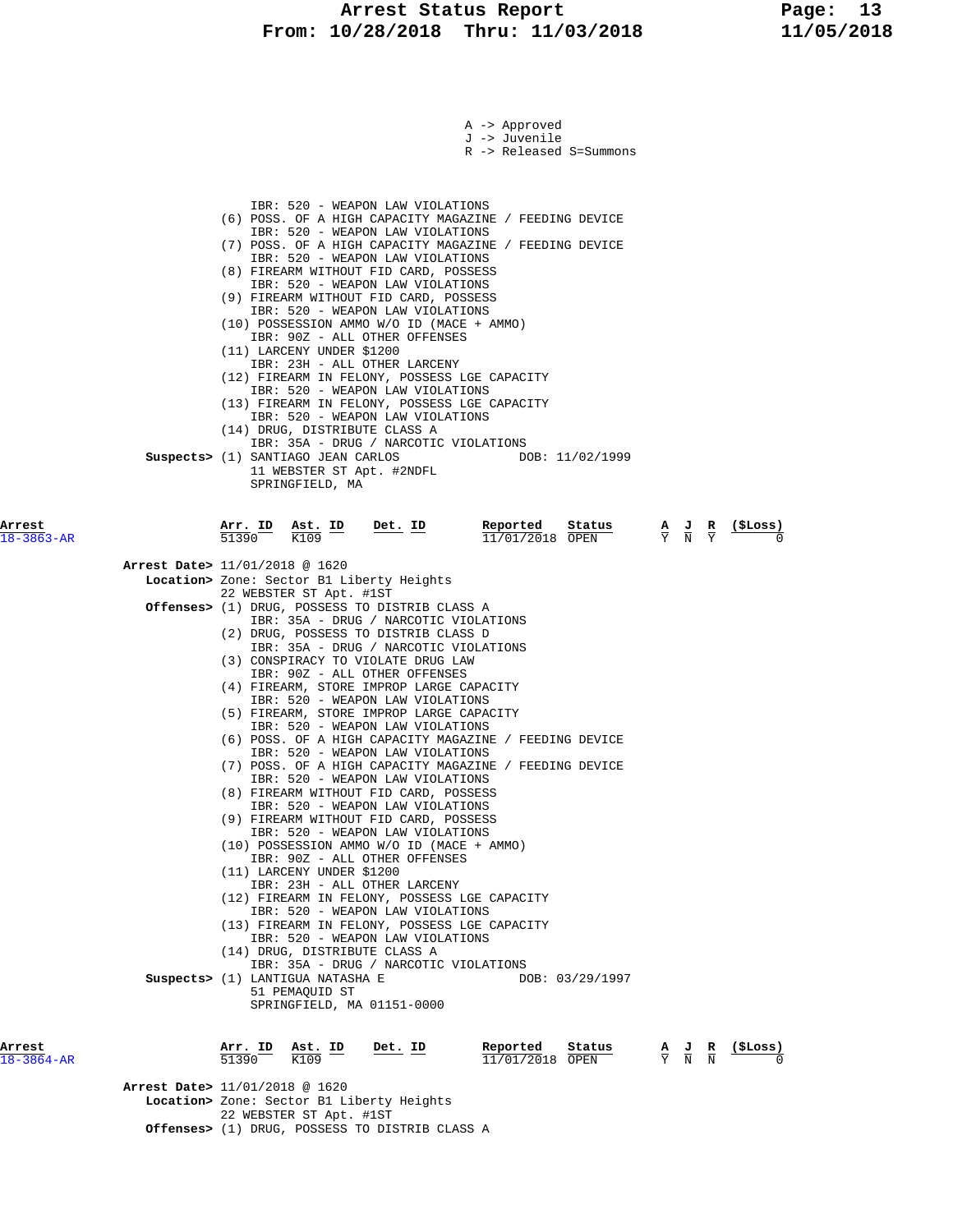### Arrest Status Report Fage: 14  **From: 10/28/2018 Thru: 11/03/2018 11/05/2018**

|                            | A -> Approved<br>J -> Juvenile<br>R -> Released S=Summons                                                                                                                                                                                                                                                                                                                                                                                                                                                                                                                                                                                                                                                                                                                                                                                                                                                                                                                                                                                                                                                                                                                                                                     |  |
|----------------------------|-------------------------------------------------------------------------------------------------------------------------------------------------------------------------------------------------------------------------------------------------------------------------------------------------------------------------------------------------------------------------------------------------------------------------------------------------------------------------------------------------------------------------------------------------------------------------------------------------------------------------------------------------------------------------------------------------------------------------------------------------------------------------------------------------------------------------------------------------------------------------------------------------------------------------------------------------------------------------------------------------------------------------------------------------------------------------------------------------------------------------------------------------------------------------------------------------------------------------------|--|
|                            | IBR: 35A - DRUG / NARCOTIC VIOLATIONS<br>(2) DRUG, POSSESS TO DISTRIB CLASS D<br>IBR: 35A - DRUG / NARCOTIC VIOLATIONS<br>(3) CONSPIRACY TO VIOLATE DRUG LAW<br>IBR: 90Z - ALL OTHER OFFENSES<br>(4) FIREARM, STORE IMPROP LARGE CAPACITY<br>IBR: 520 - WEAPON LAW VIOLATIONS<br>(5) FIREARM, STORE IMPROP LARGE CAPACITY<br>IBR: 520 - WEAPON LAW VIOLATIONS<br>(6) POSS. OF A HIGH CAPACITY MAGAZINE / FEEDING DEVICE<br>IBR: 520 - WEAPON LAW VIOLATIONS<br>(7) POSS. OF A HIGH CAPACITY MAGAZINE / FEEDING DEVICE<br>IBR: 520 - WEAPON LAW VIOLATIONS<br>(8) FIREARM WITHOUT FID CARD, POSSESS<br>IBR: 520 - WEAPON LAW VIOLATIONS<br>(9) FIREARM WITHOUT FID CARD, POSSESS<br>IBR: 520 - WEAPON LAW VIOLATIONS<br>(10) POSSESSION AMMO W/O ID (MACE + AMMO)<br>IBR: 90Z - ALL OTHER OFFENSES<br>(11) LARCENY UNDER \$1200<br>IBR: 23H - ALL OTHER LARCENY<br>(12) FIREARM IN FELONY, POSSESS LGE CAPACITY<br>IBR: 520 - WEAPON LAW VIOLATIONS<br>(13) FIREARM IN FELONY, POSSESS LGE CAPACITY<br>IBR: 520 - WEAPON LAW VIOLATIONS<br>(14) DRUG, DISTRIBUTE CLASS A<br>IBR: 35A - DRUG / NARCOTIC VIOLATIONS<br>Suspects> (1) OLIVERA RICARDO<br>DOB: 10/26/1995<br>34 FOREST PARK AVE Apt. #1ST<br>SPRINGFIELD, MA 01108 |  |
| Arrest<br>18-3865-AR       | <u>Ast. ID</u><br>Reported<br>Arr. ID<br>Det. ID<br>Status<br><u>(\$Loss)</u><br>$\frac{\mathbf{A}}{\mathbf{Y}}$ $\frac{\mathbf{J}}{\mathbf{N}}$ $\frac{\mathbf{R}}{\mathbf{Y}}$<br>112507<br>$11/01/2018$ OPEN                                                                                                                                                                                                                                                                                                                                                                                                                                                                                                                                                                                                                                                                                                                                                                                                                                                                                                                                                                                                               |  |
|                            | Arrest Date> 11/01/2018 @ 1900<br>Location> Zone: Sector E2 Metro/6Corners<br>130 PEARL ST                                                                                                                                                                                                                                                                                                                                                                                                                                                                                                                                                                                                                                                                                                                                                                                                                                                                                                                                                                                                                                                                                                                                    |  |
|                            | Offenses> (1) ARREST WARRANT (DOCKET #1823CR007490)<br>IBR: 90Z - ALL OTHER OFFENSES<br>Suspects> (1) HARRIS DYNASTY<br>DOB: 11/13/1992<br>57 MERRIMAC AVE<br>SPRINGFIELD, MA                                                                                                                                                                                                                                                                                                                                                                                                                                                                                                                                                                                                                                                                                                                                                                                                                                                                                                                                                                                                                                                 |  |
| Arrest<br>$18 - 3866 - AR$ | Det. ID<br>Reported<br>Status<br>(ŞLoss)<br>Arr. ID<br><u>Ast. ID</u><br>$\frac{A}{Y}$ $\frac{J}{N}$ $\frac{R}{N}$<br>111525<br>11/01/2018 OPEN                                                                                                                                                                                                                                                                                                                                                                                                                                                                                                                                                                                                                                                                                                                                                                                                                                                                                                                                                                                                                                                                               |  |
|                            | Arrest Date> 11/01/2018 @ 1921<br>Location> Zone: Sector F1 McKnight/Bay<br>SAINT JAMES AVE                                                                                                                                                                                                                                                                                                                                                                                                                                                                                                                                                                                                                                                                                                                                                                                                                                                                                                                                                                                                                                                                                                                                   |  |
|                            | Offenses> (1) EMERGENCY VEHICLE, OBSTRUCT<br>IBR: 99 - TRAFFIC, TOWN BY-LAW OFFENSES                                                                                                                                                                                                                                                                                                                                                                                                                                                                                                                                                                                                                                                                                                                                                                                                                                                                                                                                                                                                                                                                                                                                          |  |
|                            | (2) STOP FOR POLICE, FAIL<br>IBR: 99 - TRAFFIC, TOWN BY-LAW OFFENSES<br>(3) STOP/YIELD, FAIL TO                                                                                                                                                                                                                                                                                                                                                                                                                                                                                                                                                                                                                                                                                                                                                                                                                                                                                                                                                                                                                                                                                                                               |  |
|                            | IBR: 99 - TRAFFIC, TOWN BY-LAW OFFENSES<br>(4) STOP/YIELD, FAIL TO<br>IBR: 99 - TRAFFIC, TOWN BY-LAW OFFENSES                                                                                                                                                                                                                                                                                                                                                                                                                                                                                                                                                                                                                                                                                                                                                                                                                                                                                                                                                                                                                                                                                                                 |  |
|                            | (5) STOP/YIELD, FAIL TO<br>IBR: 99 - TRAFFIC, TOWN BY-LAW OFFENSES<br>(6) INSPECTION/STICKER, NO                                                                                                                                                                                                                                                                                                                                                                                                                                                                                                                                                                                                                                                                                                                                                                                                                                                                                                                                                                                                                                                                                                                              |  |
|                            | IBR: 99 - TRAFFIC, TOWN BY-LAW OFFENSES<br>(7) MARKED LANES VIOLATION                                                                                                                                                                                                                                                                                                                                                                                                                                                                                                                                                                                                                                                                                                                                                                                                                                                                                                                                                                                                                                                                                                                                                         |  |
|                            | IBR: 99 - TRAFFIC, TOWN BY-LAW OFFENSES<br>Suspects> (1) UNDERWOOD CLAUDE EDWARD JR<br>DOB: 11/09/1985<br>414 CHESTNUT ST Apt. #308<br>SPRINGFIELD, MA 01109                                                                                                                                                                                                                                                                                                                                                                                                                                                                                                                                                                                                                                                                                                                                                                                                                                                                                                                                                                                                                                                                  |  |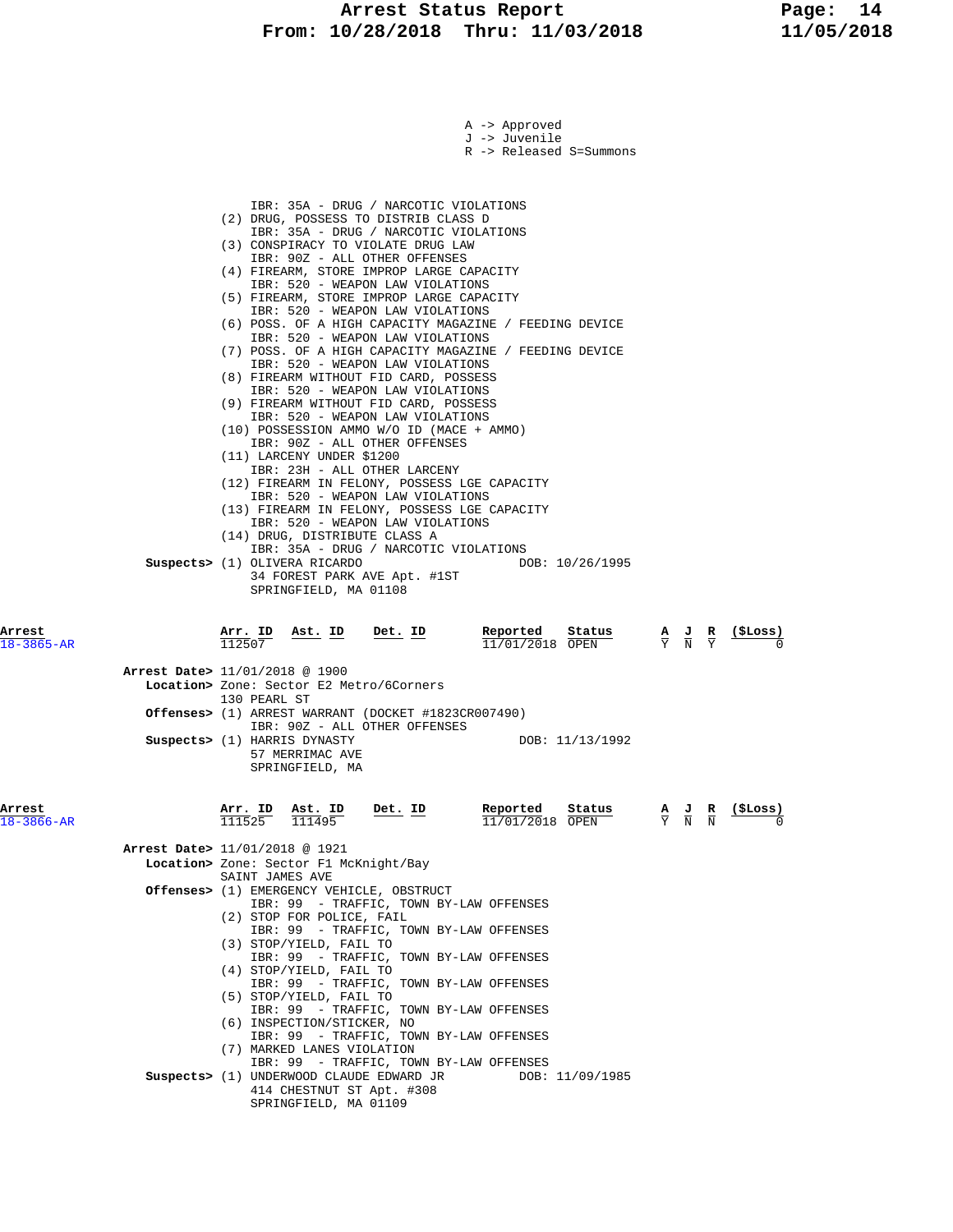# **Arrest Status Report 15<br>10/28/2018 Thru: 11/03/2018 11/05/2018 From: 10/28/2018 Thru: 11/03/2018 11/05/2018**

| -> Approved<br>A |  |
|------------------|--|
|------------------|--|

J -> Juvenile

R -> Released S=Summons

| Arrest<br>$18 - 3867 - AR$     |                          | Arr. ID Ast. ID<br>106031                                                                           | Det. ID                                                                                                                                                                                                                                                                                                                                                            | Reported<br>$11/01/2018$ OPEN | Status          | $\frac{A}{Y}$ $\frac{J}{N}$                                                                     | $rac{\mathbf{R}}{\mathrm{Y}}$                                                                       | (SLoss)    |
|--------------------------------|--------------------------|-----------------------------------------------------------------------------------------------------|--------------------------------------------------------------------------------------------------------------------------------------------------------------------------------------------------------------------------------------------------------------------------------------------------------------------------------------------------------------------|-------------------------------|-----------------|-------------------------------------------------------------------------------------------------|-----------------------------------------------------------------------------------------------------|------------|
| Arrest Date> 11/01/2018 @ 2027 | HOT TABLE                | 455 BRECKWOOD BLVD<br><b>Offenses&gt;</b> (1) DISORDERLY CONDUCT<br>(2) THREAT TO COMMIT CRIME      | Location> Zone: Sector I1 16Acr/Outer Bel<br>IBR: 90C - DISORDERLY CONDUCT                                                                                                                                                                                                                                                                                         |                               |                 |                                                                                                 |                                                                                                     |            |
|                                |                          | IBR: 13C - INTIMIDATION<br>Suspects> (1) MICHELHAM SHAYNE`<br>28 RUSSELL RD<br>LONGMEADOW, MA 01106 |                                                                                                                                                                                                                                                                                                                                                                    |                               | DOB: 01/11/1996 |                                                                                                 |                                                                                                     |            |
| Arrest<br>$18 - 3868 - AR$     | C <sub>240</sub>         | <u>Arr. ID Ast. ID</u>                                                                              | <u>Det. ID</u>                                                                                                                                                                                                                                                                                                                                                     | Reported<br>11/01/2018 OPEN   | Status          | $\frac{A}{Y}$ $\frac{J}{N}$ $\frac{R}{Y}$                                                       |                                                                                                     | $(\$Loss)$ |
| Arrest Date> 11/01/2018 @ 2205 | UNION STATION            | 55 FRANK B MURRAY ST                                                                                | Location> Zone: Sector El Metro/South End                                                                                                                                                                                                                                                                                                                          |                               |                 |                                                                                                 |                                                                                                     |            |
|                                |                          | Offenses> (1) INDECENT EXPOSURE<br>(2) DEFAULT WARRANT                                              | IBR: 90C - DISORDERLY CONDUCT<br>IBR: 90Z - ALL OTHER OFFENSES                                                                                                                                                                                                                                                                                                     |                               |                 |                                                                                                 |                                                                                                     |            |
|                                |                          | (3) DEFAULT WARRANT<br>Suspects> (1) CANEY ARTHUR R II<br>755 WORTHINGTON ST                        | IBR: 90Z - ALL OTHER OFFENSES<br>SPRINGFIELD, MA 01119-1722                                                                                                                                                                                                                                                                                                        |                               | DOB: 06/13/1955 |                                                                                                 |                                                                                                     |            |
| Arrest<br>18-3869-AR           | <u>Arr. ID</u><br>107940 | <u>Ast. ID</u><br>112462                                                                            | <u>Det. ID</u>                                                                                                                                                                                                                                                                                                                                                     | Reported<br>11/01/2018 OPEN   | Status          | $\frac{\mathbf{A}}{\mathbf{Y}}$ $\frac{\mathbf{J}}{\mathbf{N}}$ $\frac{\mathbf{R}}{\mathbf{Y}}$ |                                                                                                     | (ŞLoss)    |
| Arrest Date> 11/01/2018 @ 2223 | 21 OAKWOOD TER           | Location> Zone: Sector F1 McKnight/Bay                                                              |                                                                                                                                                                                                                                                                                                                                                                    |                               |                 |                                                                                                 |                                                                                                     |            |
|                                |                          |                                                                                                     | Offenses> (1) FIREARM, CARRY WITHOUT LICENSE LOADED c269 s.10(n)<br>IBR: 90Z - ALL OTHER OFFENSES<br>(2) FIREARM, DISCHARGE WITHIN 500 FT OF BLDG<br>IBR: 520 - WEAPON LAW VIOLATIONS<br>(3) Attempt to Commit an A&B By Discharging a Firearm<br>IBR: 13A - AGGRAVATED ASSAULT<br>(4) MOTOR VEH, MALICIOUS DAMAGE TO<br>IBR: 290 - DESTRUCTION / DAMAGE / VANDALI |                               |                 |                                                                                                 |                                                                                                     |            |
|                                |                          | Suspects> (1) GONZALEZ ANTHONY M<br>21 BROWN ST Apt. #2ND<br>HOLYOKE, MA 01040                      | (5) RECEIVE STOLEN PROPERTY -\$1200<br>IBR: 280 - STOLEN PROPERTY OFFENSES                                                                                                                                                                                                                                                                                         |                               | DOB: 07/02/2000 |                                                                                                 |                                                                                                     |            |
| Arrest<br>$18 - 3871 - AR$     | Arr. ID<br>108849        | Ast. ID<br>109821                                                                                   | Det. ID                                                                                                                                                                                                                                                                                                                                                            | Reported<br>11/02/2018 OPEN   | Status          | $\frac{\mathbf{A}}{\mathbf{Y}}$ $\frac{\mathbf{J}}{\mathbf{N}}$ $\frac{\mathbf{R}}{\mathbf{Y}}$ |                                                                                                     | (\$Loss)   |
| Arrest Date> 11/02/2018 @ 0152 | 102 FLORENCE ST          | Offenses> (1) DEFAULT WARRANT                                                                       | Location> Zone: Sector E2 Metro/6Corners                                                                                                                                                                                                                                                                                                                           |                               |                 |                                                                                                 |                                                                                                     |            |
| Suspects> (1) BANKS JEROME     |                          | 78 FLORENCE ST Apt. #2FL<br>SPRINGFIELD, MA                                                         | IBR: 90Z - ALL OTHER OFFENSES                                                                                                                                                                                                                                                                                                                                      |                               | DOB: 05/22/1985 |                                                                                                 |                                                                                                     |            |
| Arrest                         |                          | <u>Arr. ID Ast. ID</u>                                                                              | Det. ID                                                                                                                                                                                                                                                                                                                                                            | Reported                      | Status          |                                                                                                 | $\frac{\mathbf{A}}{\mathbf{B}}$ , $\frac{\mathbf{U}}{\mathbf{B}}$ , $\frac{\mathbf{K}}{\mathbf{B}}$ | (ŞLoss)    |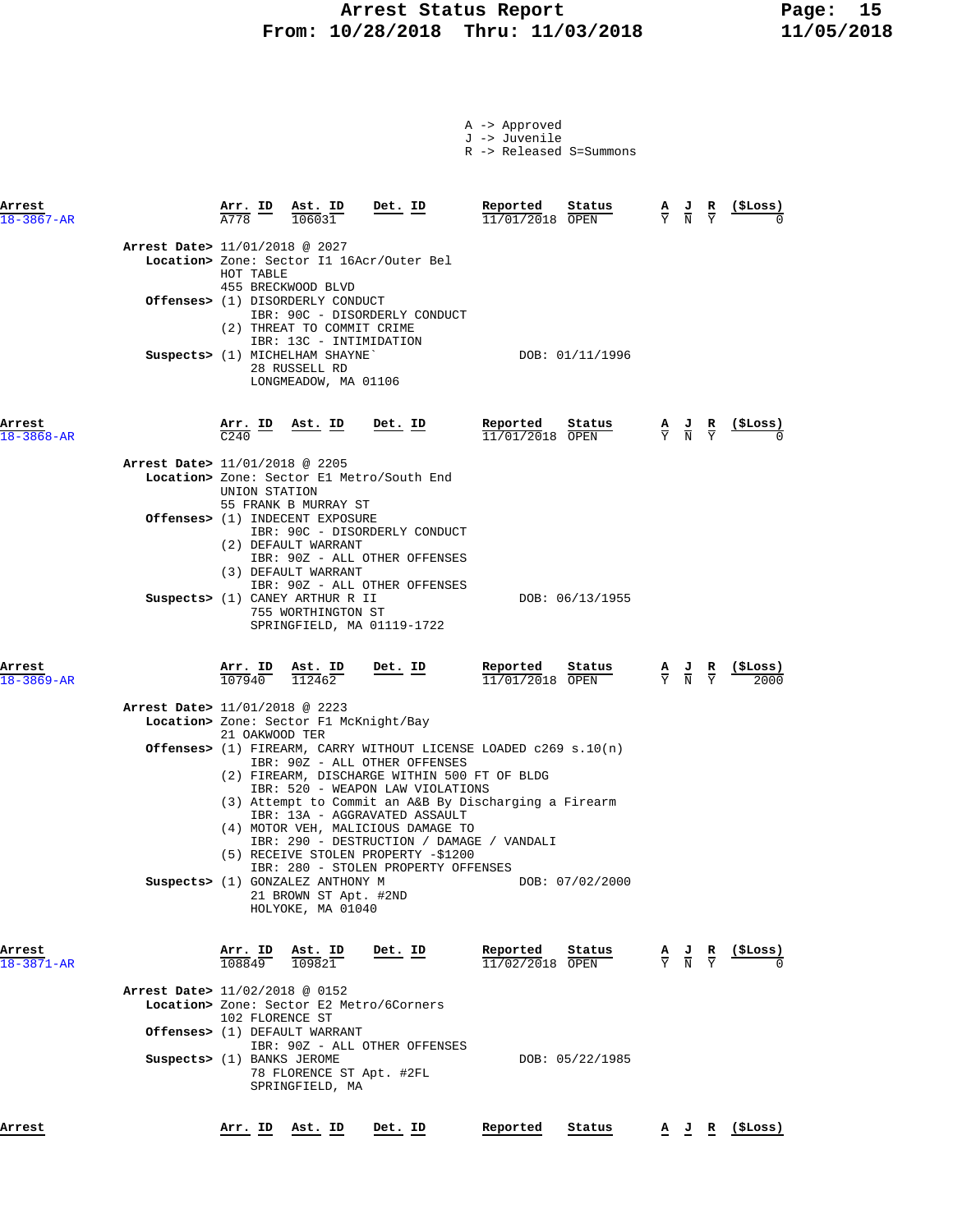### Arrest Status Report Fage: 16  **From: 10/28/2018 Thru: 11/03/2018 11/05/2018**

|                            |                                |                               |                                                                                           |                                                                                                                                                | A -> Approved<br>J -> Juvenile | R -> Released S=Summons   |               |                                                                                                 |                               |                          |
|----------------------------|--------------------------------|-------------------------------|-------------------------------------------------------------------------------------------|------------------------------------------------------------------------------------------------------------------------------------------------|--------------------------------|---------------------------|---------------|-------------------------------------------------------------------------------------------------|-------------------------------|--------------------------|
| 18-3872-AR                 |                                | 103515                        |                                                                                           |                                                                                                                                                | 11/02/2018 OPEN                | Y N Y                     |               |                                                                                                 |                               | $\mathbf 0$              |
|                            | Arrest Date> 11/02/2018 @ 0249 | SUMNER AVE                    | Location> Zone: Sector H1 Forest Park                                                     |                                                                                                                                                |                                |                           |               |                                                                                                 |                               |                          |
|                            |                                |                               | Offenses> (1) ARREST WARRANT                                                              | IBR: 90Z - ALL OTHER OFFENSES                                                                                                                  |                                |                           |               |                                                                                                 |                               |                          |
|                            | Suspects> (1) NIEVES LOUIS     |                               | 130 FOUNTAIN ST<br>SPRINGFIELD, MA                                                        |                                                                                                                                                |                                | DOB: 01/31/1989           |               |                                                                                                 |                               |                          |
| Arrest<br>$18 - 3873 - AR$ |                                | Arr. ID<br>$\overline{$}3167$ | Ast. ID<br>111442                                                                         | Det. ID                                                                                                                                        | Reported<br>11/02/2018 OPEN    | Status                    |               | $\frac{\mathbf{A}}{\mathbf{Y}}$ $\frac{\mathbf{J}}{\mathbf{N}}$                                 | $\frac{R}{N}$                 | (SLOSS)                  |
|                            | Arrest Date> 11/02/2018 @ 0235 |                               |                                                                                           |                                                                                                                                                |                                |                           |               |                                                                                                 |                               |                          |
|                            |                                | MAIN ST                       |                                                                                           | Location> Zone: Sector El Metro/South End                                                                                                      |                                |                           |               |                                                                                                 |                               |                          |
|                            |                                |                               |                                                                                           | Offenses> (1) DEFAULT WARRANT (HOLYOKE DISTRICT, DOCKET #1817CR002548)<br>IBR: 90Z - ALL OTHER OFFENSES                                        |                                |                           |               |                                                                                                 |                               |                          |
|                            |                                |                               | Suspects> (1) RIVERA STEVEN M<br>135 BROWN AVE<br>HOLYOKE, MA 01040                       |                                                                                                                                                |                                | DOB: 05/02/1987           |               |                                                                                                 |                               |                          |
| Arrest<br>$18 - 3874 - AR$ |                                | Arr. ID<br>111415             | Ast. ID                                                                                   | Det. ID                                                                                                                                        | Reported<br>11/02/2018 OPEN    | Status                    |               | $\frac{\mathbf{A}}{\mathbf{Y}}$ $\frac{\mathbf{J}}{\mathbf{N}}$ $\frac{\mathbf{R}}{\mathbf{Y}}$ |                               | (ŞLoss)                  |
|                            | Arrest Date> 11/02/2018 @ 0550 |                               |                                                                                           | Location> Zone: Sector El Metro/South End                                                                                                      |                                |                           |               |                                                                                                 |                               |                          |
|                            |                                | 1 MGM WAY                     | Offenses> (1) ARREST WARRANT                                                              | IBR: 90Z - ALL OTHER OFFENSES                                                                                                                  |                                |                           |               |                                                                                                 |                               |                          |
|                            |                                |                               | Suspects> (1) MARTINEZ STEVE<br>15 STATE ST Apt. #H<br>LEOMINSTER, MA                     |                                                                                                                                                |                                | DOB: 12/17/1992           |               |                                                                                                 |                               |                          |
| Arrest<br>$18 - 3877 - AR$ |                                | <u>Arr.</u> ID<br>103436      | Ast. ID<br>R741                                                                           | Det. ID                                                                                                                                        | Reported<br>11/02/2018 OPEN    | Status                    |               | $\frac{A}{Y}$ $\frac{J}{N}$                                                                     | $rac{\mathbf{R}}{\mathrm{Y}}$ | <u>(ŞLoss)</u>           |
|                            | Arrest Date> 11/02/2018 @ 1130 |                               |                                                                                           | Location> Zone: Sector El Metro/South End                                                                                                      |                                |                           |               |                                                                                                 |                               |                          |
|                            |                                | 1985 MAIN ST                  |                                                                                           | Offenses> (1) DRUG, POSSESS TO DISTRIB CLASS A, SUBSQ<br>IBR: 35A - DRUG / NARCOTIC VIOLATIONS<br>(2) DRUG, POSSESS TO DISTRIB CLASS B, SUBSQ. |                                |                           |               |                                                                                                 |                               |                          |
|                            |                                |                               |                                                                                           | IBR: 35A - DRUG / NARCOTIC VIOLATIONS                                                                                                          |                                |                           |               |                                                                                                 |                               |                          |
|                            |                                |                               | Suspects> (1) MARTINEZ ROBERT ANTHONY<br>66 SORRENTO ST Apt. #4L<br>SPRINGFIELD, MA 01108 |                                                                                                                                                |                                | DOB: 07/03/1981           |               |                                                                                                 |                               |                          |
| Arrest<br>$18 - 3878 - AR$ |                                | Arr. ID Ast. ID<br>103436     | C680                                                                                      | Det. ID                                                                                                                                        | Reported                       | Status<br>11/02/2018 OPEN |               | $\frac{A}{Y}$ $\frac{J}{N}$ $\frac{R}{N}$                                                       |                               | (\$Loss)                 |
|                            | Arrest Date> 11/02/2018 @ 1130 |                               |                                                                                           |                                                                                                                                                |                                |                           |               |                                                                                                 |                               |                          |
|                            |                                | PARKING LOT                   |                                                                                           | Location> Zone: Sector A N. End/Memorial                                                                                                       |                                |                           |               |                                                                                                 |                               |                          |
|                            |                                | 2460 MAIN ST                  | <b>Offenses&gt;</b> (1) DRUG, DISTRIBUTE CLASS A                                          |                                                                                                                                                |                                |                           |               |                                                                                                 |                               |                          |
|                            |                                |                               | Suspects> (1) CANDELARIO-AYALA ALEX<br>50 TEMPLE ST Apt. #2-FLR<br>SPRINGFIELD, MA 01108  | IBR: 35A - DRUG / NARCOTIC VIOLATIONS                                                                                                          |                                | DOB: 07/24/1981           |               |                                                                                                 |                               |                          |
| Arrest<br>$18 - 3879 - AR$ |                                | Arr. ID<br>A356               | Ast. ID<br>L382                                                                           | Det. ID                                                                                                                                        | Reported<br>11/02/2018 OPEN    | Status                    | $\frac{A}{Y}$ | $\frac{J}{N}$ $\frac{R}{N}$                                                                     |                               | $(\xi Loss)$<br>$\Omega$ |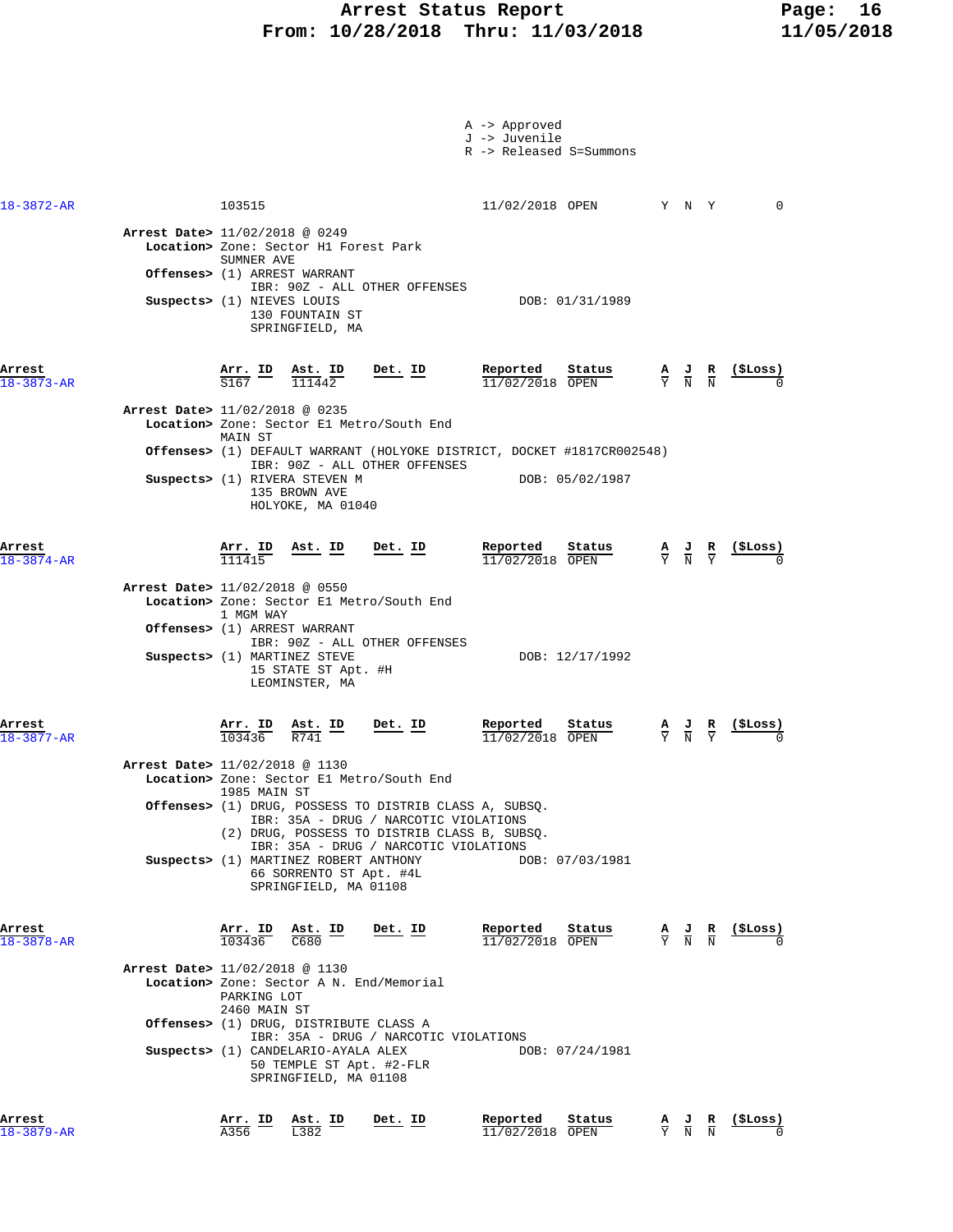### Arrest Status Report Fage: 17  **From: 10/28/2018 Thru: 11/03/2018 11/05/2018**

|                            |                                                                                                                                                                                                   | A -> Approved<br>J -> Juvenile<br>R -> Released S=Summons |                                                                                                             |
|----------------------------|---------------------------------------------------------------------------------------------------------------------------------------------------------------------------------------------------|-----------------------------------------------------------|-------------------------------------------------------------------------------------------------------------|
|                            | Arrest Date> 11/02/2018 @ 1411<br>Location> Zone: Sector E1 Metro/South End<br>MGM                                                                                                                |                                                           |                                                                                                             |
|                            | 1 MGM WAY<br>Offenses> (1) ARREST WARRANT<br>IBR: 90Z - ALL OTHER OFFENSES<br>(2) ARREST WARRANT                                                                                                  |                                                           |                                                                                                             |
|                            | IBR: 90Z - ALL OTHER OFFENSES<br>Suspects> (1) NORDOFF RICHARD<br>117 VICTORIAN DR<br>NORWICH, CT 06360                                                                                           | DOB: 09/28/1963                                           |                                                                                                             |
| Arrest<br>$8 - 3882 - AR$  | Arr. ID<br>Ast. ID<br>Det. ID<br>107940<br>108847                                                                                                                                                 | Reported<br>Status<br>11/02/2018 OPEN                     | (ŞLoss)<br>$\frac{A}{Y}$ $\frac{J}{N}$<br>$\frac{R}{N}$                                                     |
|                            | Arrest Date> 11/02/2018 @ 1612<br>Location> Zone: Sector H1 Forest Park<br>ANTONIOS GRINDERS #1<br>17 LONGHILL ST                                                                                 |                                                           |                                                                                                             |
|                            | Offenses> (1) DRUG, POSSESS TO DISTRIB CLASS B<br>IBR: 35A - DRUG / NARCOTIC VIOLATIONS<br>(2) DRUG, POSSESS TO DISTRIB CLASS A                                                                   |                                                           |                                                                                                             |
|                            | IBR: 35A - DRUG / NARCOTIC VIOLATIONS<br>Suspects> (1) DUNN CHELSEY<br>560 BOSTON NECK RD<br>SUFFIELD, CT                                                                                         | DOB: 07/30/1994                                           |                                                                                                             |
| Arrest<br>8-3883-AR        | Arr. ID<br>Ast. ID<br>Det. ID<br>100135<br>109869                                                                                                                                                 | Reported<br>Status<br>11/02/2018 OPEN                     | (\$Loss)<br>$\frac{\mathbf{A}}{\mathbf{Y}}$ $\frac{\mathbf{J}}{\mathbf{N}}$ $\frac{\mathbf{R}}{\mathbf{N}}$ |
|                            | Arrest Date> 11/02/2018 @ 1729<br>Location> Zone: Sector A N. End/Memorial<br>1529 DWIGHT ST<br>Offenses> (1) DEFAULT WARRANT (DOCKET# 1817CR002205) SHOPLIFTING<br>IBR: 90Z - ALL OTHER OFFENSES |                                                           |                                                                                                             |
|                            | Suspects> (1) FITZGERALD BRITTANY<br>HOMELESS<br>SPRINGFIELD, MA                                                                                                                                  | DOB: 03/28/1995                                           |                                                                                                             |
| Arrest<br>$18 - 3884 - AR$ | <u>Arr.</u> ID<br>Ast. ID<br>Det. ID<br>107942<br>109785                                                                                                                                          | Reported<br>Status<br>11/02/2018 OPEN                     | (\$Loss)<br>$\frac{\mathbf{A}}{\mathbf{Y}}$ $\frac{\mathbf{J}}{\mathbf{N}}$<br>R<br>$\overline{Y}$<br>2200  |
|                            | Arrest Date> 11/02/2018 @ 1755<br>Location> Zone: Sector H1 Forest Park<br>JOHNNY APPLESEED PARK<br>550 HANCOCK ST                                                                                |                                                           |                                                                                                             |
|                            | Offenses> $(1)$ . A&B $(Simple)$<br>IBR: 13B - SIMPLE ASSAULT<br>(2) A&B ON POLICE OFFICER<br>IBR: 13B - SIMPLE ASSAULT                                                                           |                                                           |                                                                                                             |
|                            | (3) DESTRUCTION OF PROPERTY +\$1200, MALICIOUS<br>IBR: 290 - DESTRUCTION / DAMAGE / VANDALI<br>(4) A&B ON POLICE OFFICER<br>IBR: 13B - SIMPLE ASSAULT                                             |                                                           |                                                                                                             |
|                            | Suspects> (1) CRIMES MIRACLE I<br>***UNKNOWN***<br>SPRINGFIELD, MA                                                                                                                                | DOB: 09/21/1985                                           |                                                                                                             |
| Arrest<br>$18 - 3885 - AR$ | Det. ID<br>$\frac{\texttt{Arr.}}{101951}$<br><u>Ast. ID</u><br>106895                                                                                                                             | Reported<br>Status<br>11/02/2018 OPEN                     | (ŞLoss)<br>$\frac{\mathbf{A}}{\mathbf{Y}}$ $\frac{\mathbf{J}}{\mathbf{N}}$<br>$rac{\mathbf{R}}{\mathrm{Y}}$ |
|                            | Arrest Date> 11/02/2018 @ 1848<br>Location> Zone: Sector E2 Metro/6Corners<br>REAR PARKING LOT                                                                                                    |                                                           |                                                                                                             |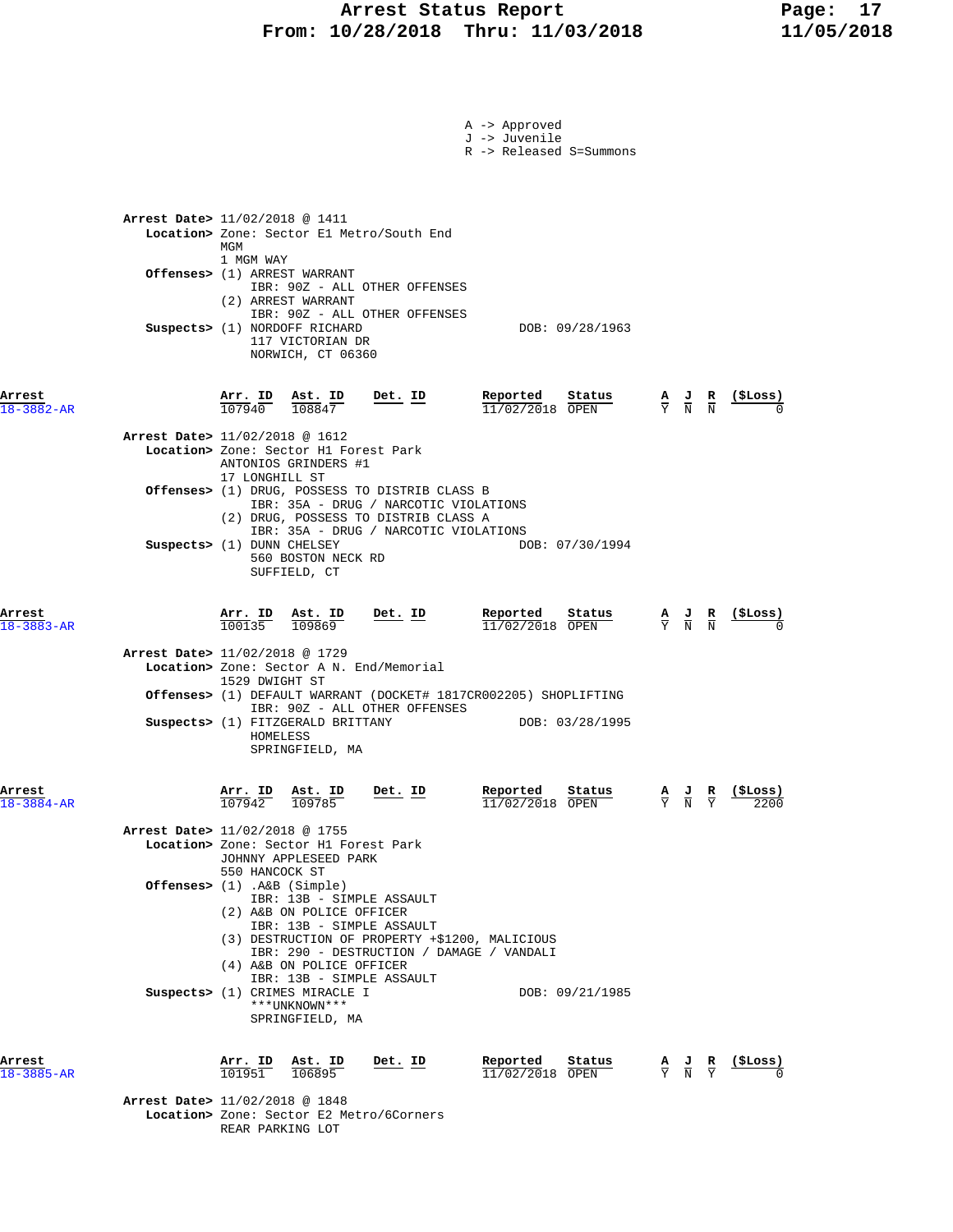### Arrest Status Report Fage: 18  **From: 10/28/2018 Thru: 11/03/2018 11/05/2018**

|                            |                                                                                                                                                                                      |                                                                           | A -> Approved<br>J -> Juvenile<br>R -> Released S=Summons |                                                                                                 |                                                    |
|----------------------------|--------------------------------------------------------------------------------------------------------------------------------------------------------------------------------------|---------------------------------------------------------------------------|-----------------------------------------------------------|-------------------------------------------------------------------------------------------------|----------------------------------------------------|
|                            | 281 STATE ST<br>Offenses> (1) DRUG, POSSESS CLASS B, SUBSQ.OFF.<br>Suspects> (1) VAZQUEZ PABLO MANUAL<br>HOMELESS<br>OTHER, UK                                                       | IBR: 35A - DRUG / NARCOTIC VIOLATIONS                                     | DOB: 04/05/1976                                           |                                                                                                 |                                                    |
| Arrest<br>18-3887-AR       | $\frac{\texttt{Arr.}}{\texttt{C802}}$ $\frac{\texttt{ID}}{\texttt{D}}$<br>ASt. ID<br>106895<br>Arrest Date> 11/02/2018 @ 2205<br>Location> Zone: Sector E2 Metro/6Corners            | $Det. ID$                                                                 | Reported<br>Status<br>$11/02/2018$ OPEN                   | $\frac{A}{Y}$ $\frac{J}{N}$ $\frac{R}{N}$                                                       | <u>(SLoss)</u>                                     |
|                            | 10 TEMPLE ST<br>Offenses> (1) DRUG, POSSESS CLASS B<br>Suspects> (1) THORNTON CONNOR<br>92 HENRY ST<br>AMHERST, MA 01002                                                             | IBR: 35A - DRUG / NARCOTIC VIOLATIONS                                     | DOB: 12/02/1995                                           |                                                                                                 |                                                    |
| Arrest<br>$18 - 3888 - AR$ | $\frac{\text{Arr.}}{\text{C802}}$ $\frac{\text{ID}}{106895}$<br>106895                                                                                                               | <u>Det. ID</u>                                                            | Reported<br>Status<br>$11/02/2018$ OPEN                   | $\frac{A}{Y}$ $\frac{J}{N}$ $\frac{R}{N}$                                                       | $\frac{1}{2}$                                      |
|                            | Arrest Date> 11/02/2018 @ 2205<br>Location> Zone: Sector E2 Metro/6Corners<br>TOWARDS THE END<br>10 TEMPLE ST<br>Offenses> (1) DRUG, POSSESS CLASS B<br>Suspects> (1) THOMAS DAVID A | IBR: 35A - DRUG / NARCOTIC VIOLATIONS                                     | DOB: 09/19/1991                                           |                                                                                                 |                                                    |
| Arrest<br>18-3891-AR       | 497 E PLEASANT ST Apt. #123<br>AMHERST, MA 01002<br>$\frac{\texttt{Arr.}}{\texttt{R546}}$ ID Ast. ID                                                                                 | Det. ID                                                                   | Reported<br>Status<br>11/03/2018 OPEN                     |                                                                                                 | $\frac{A}{Y}$ $\frac{J}{N}$ $\frac{R}{N}$ (\$Loss) |
|                            | Arrest Date> 11/03/2018 @ 0300<br>Location> Zone: Sector El Metro/South End<br>1 MGM WAY<br><b>Offenses&gt;</b> (1) DISORDERLY CONDUCT                                               | IBR: 90C - DISORDERLY CONDUCT                                             |                                                           |                                                                                                 |                                                    |
|                            | (2) ARREST WARRANT<br>Suspects> (1) MONTGOMERY STEPHEN MICHAEL<br>159 CHARLES ST Apt. #3<br>WOONSOCKET, RI                                                                           | IBR: 90Z - ALL OTHER OFFENSES                                             | DOB: 11/26/1976                                           |                                                                                                 |                                                    |
| Arrest<br>18-3892-AR       | Arr. ID<br>Ast. ID<br>112476<br>106663                                                                                                                                               | Det. ID                                                                   | Reported<br>Status<br>$11/03/2018$ OPEN                   | $\frac{A}{Y}$ $\frac{J}{N}$ $\frac{R}{N}$                                                       | (\$Loss)                                           |
|                            | Arrest Date> 11/03/2018 @ 0350<br>Location> Zone: Sector F1 McKnight/Bay<br>IRVING GAS STATION<br>11 TAPLEY ST                                                                       |                                                                           |                                                           |                                                                                                 |                                                    |
|                            | Offenses> (1) DRUG, POSSESS CLASS B<br>(2) DANGEROUS WEAPON, CARRY<br>Suspects> (1) CARIGNAN JASMINE NATALIA<br>248 AMHERST RD<br>SUNDERLAND, MA                                     | IBR: 35A - DRUG / NARCOTIC VIOLATIONS<br>IBR: 520 - WEAPON LAW VIOLATIONS | DOB: 07/29/1994                                           |                                                                                                 |                                                    |
| Arrest<br>$18 - 3893 - AR$ | Arr. ID<br>Ast. ID<br>103495                                                                                                                                                         | Det. ID                                                                   | Reported<br>Status<br>11/03/2018 OPEN                     | $\frac{\mathbf{A}}{\mathbf{Y}}$ $\frac{\mathbf{J}}{\mathbf{N}}$ $\frac{\mathbf{R}}{\mathbf{N}}$ | (\$Loss)                                           |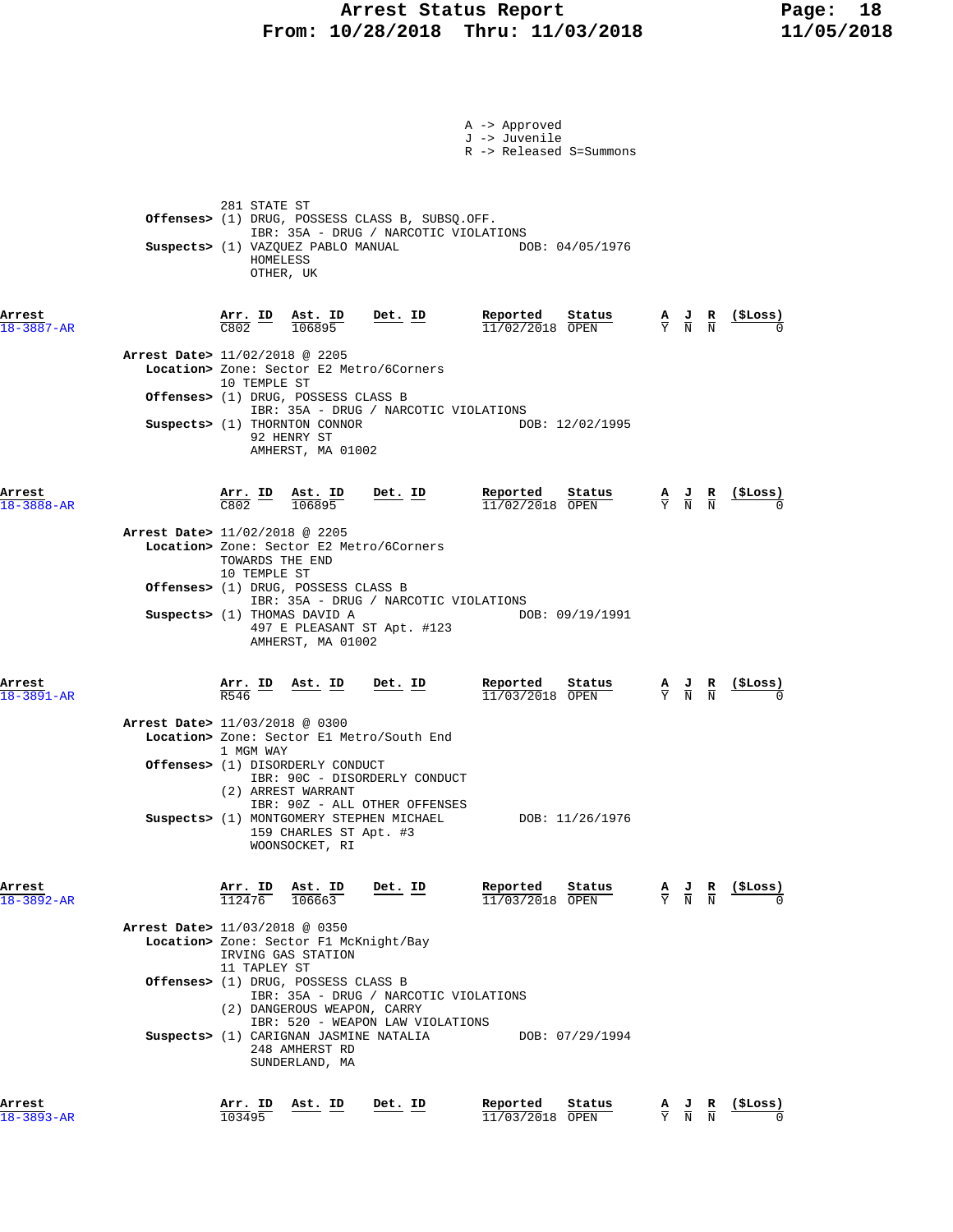# **Arrest Status Report** Page: 19<br>10/28/2018 Thru: 11/03/2018 11/05/2018  **From: 10/28/2018 Thru: 11/03/2018 11/05/2018**

| Arrest<br>$18 - 3899 - AR$ |                                                            | Arr. ID<br>112481                   | Ast. ID                                                                                                                               | Det. ID                                                                                                                                                                                                                                                                                                                                                                                                                                | Reported                       | Status<br>11/03/2018 OPEN                                                                                                                                                          |                             |                                                                                                 | $\frac{A}{Y}$ $\frac{J}{N}$ $\frac{R}{Y}$ $\frac{($Loss)}{N}$ |  |
|----------------------------|------------------------------------------------------------|-------------------------------------|---------------------------------------------------------------------------------------------------------------------------------------|----------------------------------------------------------------------------------------------------------------------------------------------------------------------------------------------------------------------------------------------------------------------------------------------------------------------------------------------------------------------------------------------------------------------------------------|--------------------------------|------------------------------------------------------------------------------------------------------------------------------------------------------------------------------------|-----------------------------|-------------------------------------------------------------------------------------------------|---------------------------------------------------------------|--|
|                            |                                                            |                                     | (4) DRUG, POSSESS CLASS A<br>(5) DRUG, POSSESS CLASS B<br>Suspects> (1) MARTINEZ GLORYMARI<br>86 BANCROFT ST<br>SPRINGFIELD, MA 01107 | IBR: 90Z - ALL OTHER OFFENSES<br>IBR: 35A - DRUG / NARCOTIC VIOLATIONS<br>IBR: 35A - DRUG / NARCOTIC VIOLATIONS                                                                                                                                                                                                                                                                                                                        |                                | (3) DEFAULT WARRANT (DOCKET #1523CR001890 OP OF MV W/SUS LICENSE)<br>DOB: 12/21/1971                                                                                               |                             |                                                                                                 |                                                               |  |
| Arrest<br>$18 - 3897 - AR$ | <b>Arrest Date&gt;</b> 11/03/2018 @ 1908                   | Arr. ID<br>109869<br>86 BANCROFT ST | Ast. ID<br>108863                                                                                                                     | <u>Det. ID</u><br>Location> Zone: Sector A N. End/Memorial<br>IBR: 90Z - ALL OTHER OFFENSES<br>IBR: 90Z - ALL OTHER OFFENSES                                                                                                                                                                                                                                                                                                           | Reported                       | Status<br>11/03/2018 OPEN<br><b>Offenses&gt;</b> (1) DEFAULT WARRANT (UNLICENSED OPERATION DOCKET #1423CR007866)<br>(2) DEFAULT WARRANT (DOCKET #1523CR000365 UNLICENSED OP OF MV) |                             | $\frac{A}{Y}$ $\frac{J}{N}$ $\frac{R}{Y}$                                                       | (\$Loss)                                                      |  |
|                            | Arrest Date> 11/03/2018 @ 1824                             | 2 ISLAND POND RD                    | Suspects> (1) ALLEN SHAMIYAH<br>16 PICKETT PL<br>SPRINGFIELD, MA                                                                      | Location> Zone: Sector H2 Forest Park/EFP<br><b>Offenses&gt;</b> (1) ARREST WARRANT DOC1868CR00930<br>IBR: 90Z - ALL OTHER OFFENSES                                                                                                                                                                                                                                                                                                    |                                | DOB: 01/07/1996                                                                                                                                                                    |                             |                                                                                                 |                                                               |  |
| Arrest<br>$18 - 3896 - AR$ |                                                            | Arr. ID<br>108663                   | Suspects> (1) MARTINEZ PEDRO<br>221 SISSON AVE Apt. #315<br>HARTFORD, CT 06105<br>Ast. ID<br>111536                                   | IBR: 90F - FAMILY OFFENSES, NONVIOLENT<br>Det. ID                                                                                                                                                                                                                                                                                                                                                                                      | Reported                       | DOB: 11/23/1972<br>Status<br>11/03/2018 OPEN                                                                                                                                       | $\frac{A}{Y}$ $\frac{J}{N}$ | $\frac{\mathbf{R}}{\mathbf{N}}$                                                                 | (SLOSS)                                                       |  |
|                            |                                                            | MAIN ST                             | (4) UNINSURED MOTOR VEHICLE                                                                                                           | Offenses> (1) ARREST WARRANT (SPRINGFIELD, DOCKET#1623CR006211)<br>IBR: 90Z - ALL OTHER OFFENSES<br>(2) LICENSE SUSPENDED, OP MV WITH<br>IBR: 99 - TRAFFIC, TOWN BY-LAW OFFENSES<br>(3) NUMBER PLATE VIOLATION TO CONCEAL ID<br>IBR: 99 - TRAFFIC, TOWN BY-LAW OFFENSES<br>IBR: 99 - TRAFFIC, TOWN BY-LAW OFFENSES<br>(5) UNREGISTERED MOTOR VEHICLE<br>IBR: 99 - TRAFFIC, TOWN BY-LAW OFFENSES<br>(6) ABUSE PREVENTION ORDER, VIOLATE |                                |                                                                                                                                                                                    |                             |                                                                                                 |                                                               |  |
| Arrest<br>$18 - 3895 - AR$ | Arrest Date> 11/03/2018 @ 1747                             | Arr. ID Ast. ID<br>112451           | 107783                                                                                                                                | Det. ID<br>Location> Zone: Sector A N. End/Memorial                                                                                                                                                                                                                                                                                                                                                                                    | Reported                       | Status<br>$11/03/2018$ OPEN                                                                                                                                                        |                             | $\frac{\mathbf{A}}{\mathbf{Y}}$ $\frac{\mathbf{J}}{\mathbf{N}}$ $\frac{\mathbf{R}}{\mathbf{Y}}$ | (ŞLoss)                                                       |  |
|                            | Arrest Date> 11/03/2018 @ 1110<br>Suspects> (1) VALLE LUIS | UNION STATION                       | 55 FRANK B MURRAY ST<br><b>Offenses&gt;</b> (1) DEFAULT WARRANT<br>107 PHEASANT HI<br>AGAWAM, MA 22222                                | Location> Zone: Sector El Metro/South End<br>IBR: 90Z - ALL OTHER OFFENSES                                                                                                                                                                                                                                                                                                                                                             |                                | DOB: 12/25/1981                                                                                                                                                                    |                             |                                                                                                 |                                                               |  |
|                            |                                                            |                                     |                                                                                                                                       |                                                                                                                                                                                                                                                                                                                                                                                                                                        | A -> Approved<br>J -> Juvenile | R -> Released S=Summons                                                                                                                                                            |                             |                                                                                                 |                                                               |  |